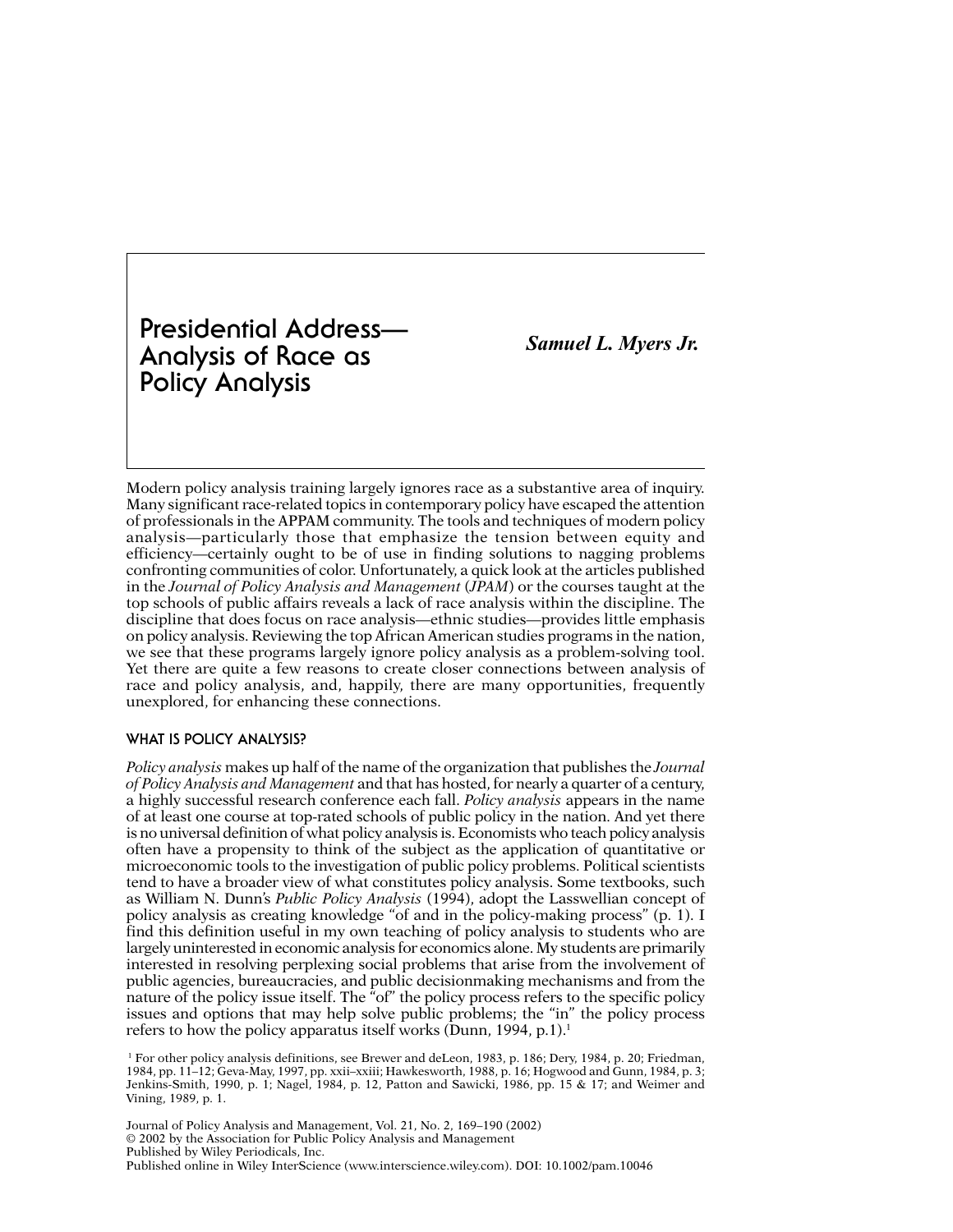What may distinguish many APPAM-type schools of public affairs and public policy from traditional schools of public administration is a self-conscious emphasis on quantitative and economic approaches to public policy. While many quantitative skills are taught in these programs—ranging from simple descriptive methods of comparison of inputs and outputs to more complex methods of modeling queuing and dynamic processes—one core ingredient is often present: a focus on efficiency.

The efficiency criterion is central to many components of policy analysis: problem structuring, forecasting, recommendation, monitoring, and evaluation.<sup>2</sup>

My favorite text expounding this view is that of past APPAM president and former *JPAM* editor Lee Friedman. Friedman's *Microeconomic Policy Analysis* (1984) identifies "cost-benefit" reasoning as key to understanding the logic of public choices. Of course, the reason an economics of public choices is needed at all is that sometimes (or should I say, many times) markets fail to provide the guidance public decisionmakers need when making thorny choices. It is no wonder, then, that risk and uncertainty, discounting of the future, and many aspects of informational imperfections and asymmetries enter explicitly into texts such as Friedman's.

In many ways, however, the more important lesson of conventional microeconomic approaches to policy analysis is that the efficiency criterion is often at odds with alternative criteria that do and must enter into the political decisionmaking process. The most obvious alternative criterion is that of fairness, or justice. While we have developed broadly accepted paradigms for examining the efficiency criterion—along with well-illustrated examples of how public decisionmaking can achieve this criterion despite either market failure or what former APPAM president John Brandl calls "government failure"<sup>3</sup>—there are few accepted examples for illustrating the fairness, or equity, criterion.

What is evident in our discipline, however, is the tension between the equity and efficiency criteria and the inherent trade-offs between the two. Transportation policies that seek to impose congestion taxes on drivers inherently disadvantage those whose income is low or who must use public transportation (Myers, Chung, and Saunders, 2001; Myers and Saunders, 1996). Environmental policies that seek to reduce pollution often pit gainers in some industries against losers in other industries. Analysis of income-transfer policies typically confronts the tensions between efficiency and equity.4 Indeed, one could argue that the tension between equity and efficiency is characteristic of virtually every resource allocation dilemma confronted by modern policy analysis. One of the strengths of microeconomic approaches to policy analysis is the ability to make these tensions and trade-offs explicit in order to make policymaking and the advice to policymakers more effective and useful.

#### **RACE ANALYSIS**

Race analysis is the systematic application of the tools of historical and cultural analysis to understand the social and economic circumstances facing blacks and other racial minority group members. W. E. B. DuBois may be the first architect of modern

<sup>2</sup> These concepts are defined by Dunn, 1994, p. 14, as: "*Problem Structuring* (definition) yields information about the conditions giving rise to policy problem. *Forecasting* (prediction) supplies information about future consequences of acting on policy alternatives, including doing nothing. *Recommendation* (prescription) provides information about the relative value or worth of these future consequences in solving or alleviating the problem. *Monitoring* (description) yields information about the present and the past consequences of acting on policy alternatives. Evaluation, … provides information about the value or worth of these consequences in solving or alleviating the problem."

<sup>&</sup>lt;sup>3</sup> Government failure is explored in Brandl (1998, p. 135) where it is likened to market failure in that both yield "inefficiency and unfairness." Also, see Brandl's APPAM presidential address (Brandl, 1988).

<sup>&</sup>lt;sup>4</sup> For an example of tension between efficiency and equity in welfare policymaking, see Mary Joe Bane's APPAM Presidential Address (Bane, 2001).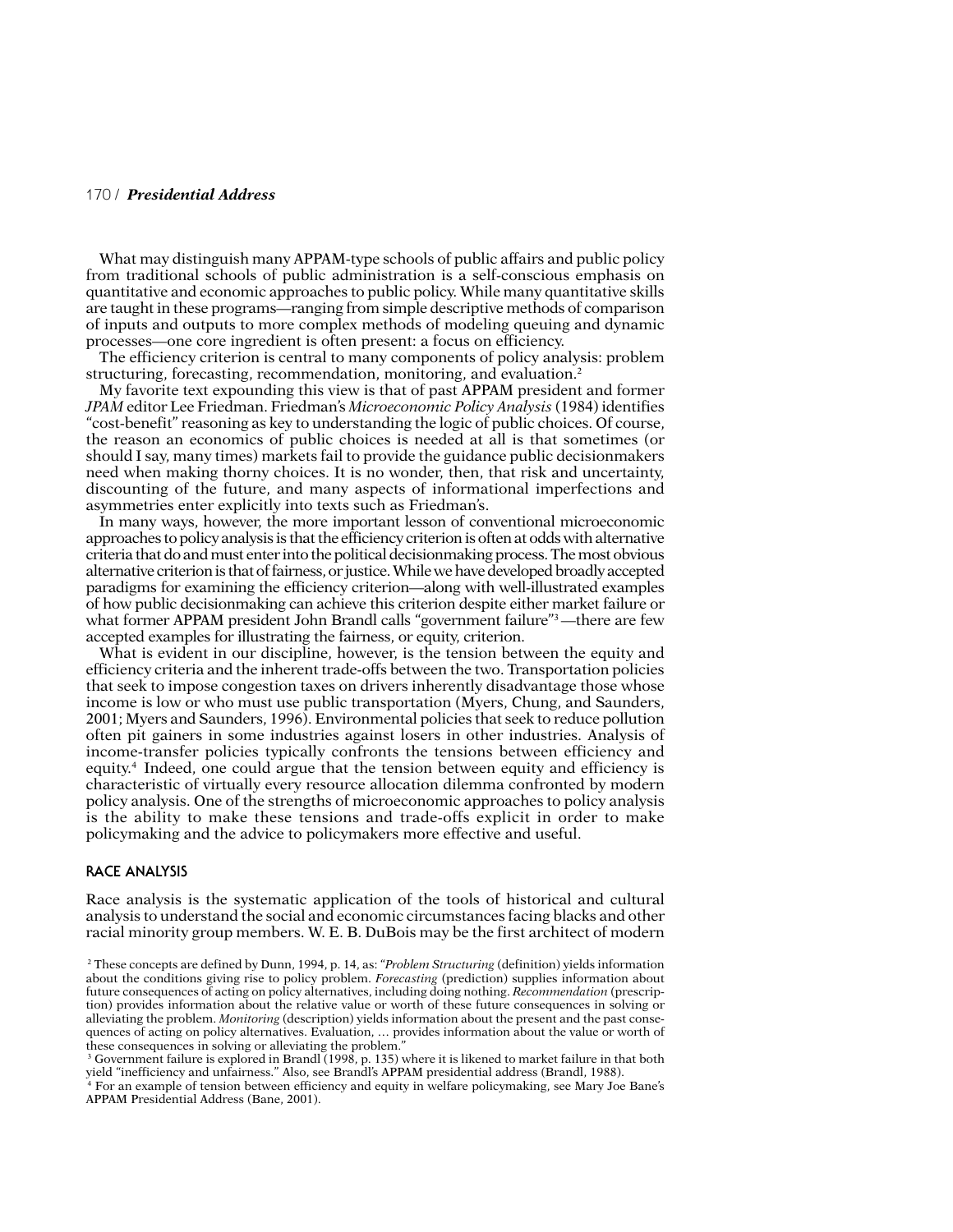race analysis. His pioneering *The Philadelphia Negro* set the standard for analysis for a century, by combining careful historical and cultural observations with quantitative measures of social and economic well-being between and among racial groups. It is notable that DuBois's work appeared during an era when economists and others often began with a set of ahistorical assumptions about the behavior and traits of racial minority group members. DuBois, cognizant of this dominant way of viewing the problem of race, began instead with an attempt to understand *why* divergent racial and ethnic behaviors were evident in the population. It was DuBois who asserted that the problem of the 20th century was the problem of the color line.

While much of race analysis was developed by the Chicago School of Sociologists, which produced such African American notables as E. Franklin Frazier and Oliver Cromwell Cox, it has not necessarily been a part of the body of work of modern policy analysts. Reading the literature on racial earnings inequality, for example, one would think that history has played only a little, if any, role in explicating the pathways toward creating different family structures, different neighborhood locations, different types of schools, different outcomes on predictors of pre-labor market success. These factors are often regarded as exogenous in the economics literature.

Race analysts—such as the late Rhonda M. Williams, William A. Darity, Jr., James B. Stewart, Patrick L. Mason, William E. Spriggs, and William M. Rodgers III—have argued individually and collectively for interpreting race within economic models, as an endogenous factor (Darity, 1995, 1998; Darity, Guilkey, and Winfrey, 1995; Darity, Hamilton, and Dietrich, 2001; Darity and Myers, 1995; Darity, Stewart, and Mason, 2000; Darity and Williams, 1985; Mason, 1995, 1997, 1999, 2001; Mason and Martinez, 1998; Myers, 1985, 1993; Myers and Chung, 1996; Myers and Sabol, 1987; Rodgers and Armentrout, 1996; Rodgers and Spriggs, 1996, forthcoming; Spriggs and Williams, 1996; Williams and Kenison, 1996). The endogeneity can take the form of making test scores endogenous in an earnings equation, rethinking the direction of causation between competition in markets and unequal market outcomes, and, indeed, by making the selection of an individual's race on a census form subject to complex decisionmaking based on culture, skin color, and self-identification. Modern race analysis draws on history, psychology, economics, and even biology for its inspiration. The subjects explored range from African Americans in sports to issues of voting and participation in policy arenas. Race analysis is practiced by legal scholars, political scientists, sociologists, and, more generally, those specializing in ethnic studies. Race analysis, however, is largely absent in the discipline of policy analysis.

#### **Illustrations Drawn from Race Analysis**

Many of the core problems that occupy the study of race relations can be characterized as problems that pit efficiency against equity. The pareto criterion—can we make one group better off without making another worse off—seems to loom in the background when remedies to various forms of racial and ethnic economic inequality are discussed. This equity concern is at the root of many discussions about racial inequality. Yet surprisingly, illustrations from the race-relations research literature are seldom used to reinforce and emphasize the centrality of policy analysis tools. That is unfortunate because many contemporary race analysis issues can serve as powerful and useful illustrations of policy analysis concepts. A few examples will suffice.

#### **Racial Disparities in Credit Markets and the Use of Credit Scores to Screen for Credit Risk**

APPAM stalwarts Helen F. Ladd (1998) and John Yinger (1995) have long contended that racial disparities in loan rejection rates cannot be explained by racial differences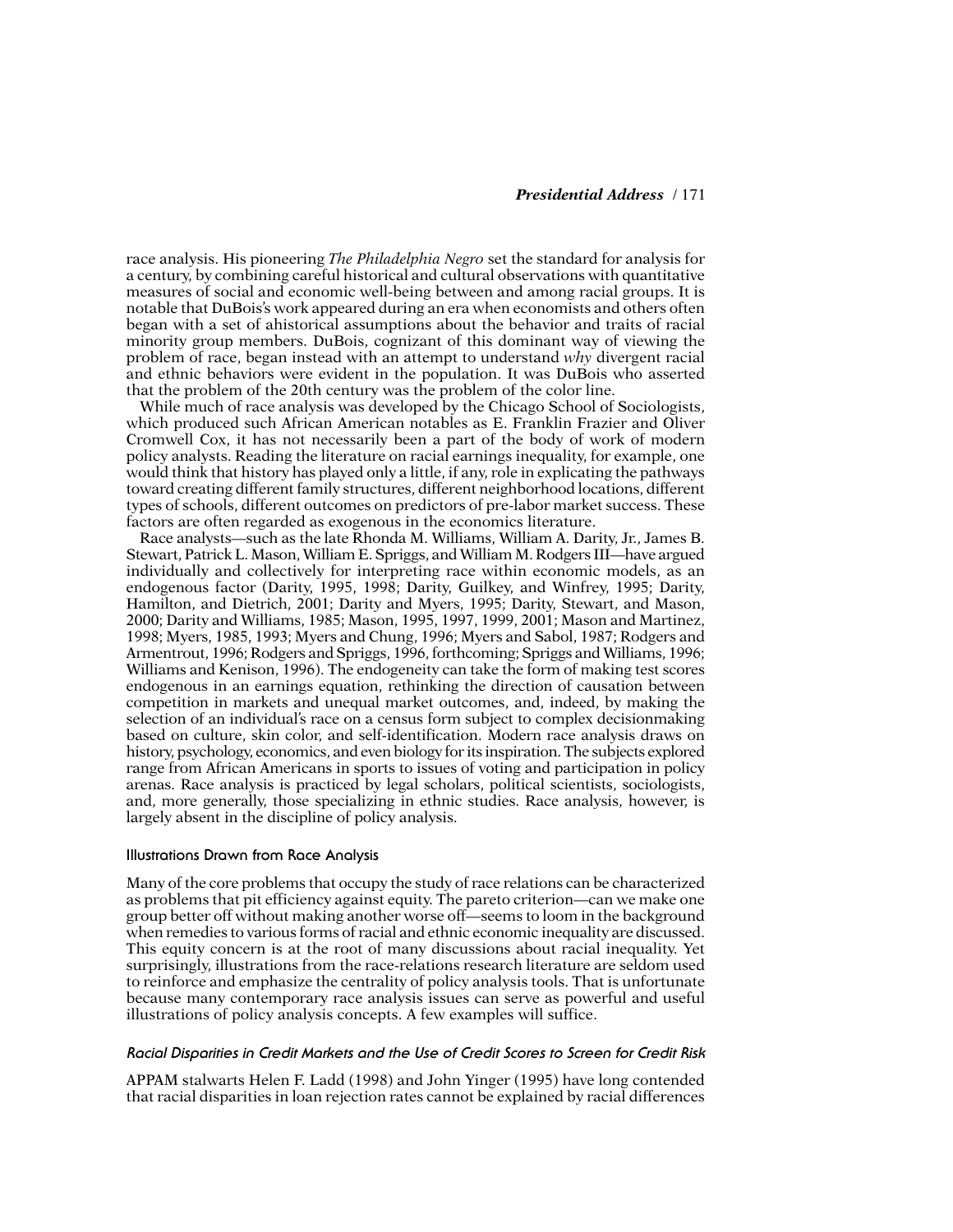in qualifications of loan applicants alone. They trace the history of the use of the Home Mortgage Disclosure Act (HMDA) data from the days when the data were collected at the census-tract level—and thus were virtually useless in testing hypotheses about racial discrimination based on individual characteristics—to the post-1990s era when individual-level data are routinely used by such advocacy groups as ACORN [Association of Community Organizations for Reform Now] to contest lender policies and to challenge regulatory approval for bank mergers and acquisitions. The nowfamous analysis by the Boston Federal Reserve Bank (Munnell et al., 1992) of racial gaps in lending, which combined information on borrower credit-worthiness with characteristics of loans, lenders, and census tracts, stands out as one of the historic policy research documents of the decade that influenced policymakers' understanding and views on a major race-related issue.

Prior to the publication of the Boston Fed's report, the overwhelming policy view about *why* blacks and Hispanics were much less likely to obtain mortgage credit and thereby less likely to own homes was that they are far worse credit risks than whites. When the Boston Fed examined the credit and employment history of blacks, Hispanics, and whites, they did find that nonwhites were greater credit risks, but they also found that controlling for risk did not eliminate the racial gap in loan outcomes. There remained a substantial racial gap in mortgage loan rejection rates.

Although a debate as to whether the Boston Fed's work was sufficient to establish racial discrimination ensued within the narrow confines of the applied econometrics literature, the policy response at the federal level seemed to embrace the view that racial discrimination was partly responsible for lending disparities. A host of successfully argued lawsuits filed on behalf of minority plaintiffs further underscored the legitimacy of the policy research showing large "unexplained" racial gaps in loan outcomes.

In part as a result of the findings of lender discrimination, many commentators began to ask: "If lenders do discriminate, then why?" One prominent explanation was that lenders were merely responding to underwriting criteria imposed on them by government-sponsored enterprises (GSEs). Since these federally chartered private organizations generate billions of dollars of profit in exchange for fulfillment of various social equity objectives, it is appropriate to ask whether the efficiency criterion of improving the performance of loans sold on the secondary market comes at the expense of reducing racial minority group members' access to loans. Much is at stake in this policy analysis, and understanding the effects of race is a crucial aspect of doing the policy analysis correctly.<sup>5</sup>

In the fall of 1999, Freddie Mac, one of the two leading GSE secondary market participants—the other is Fannie Mae—released a report summarizing an analysis of data collected on its behalf by Market Facts. The report showed that blacks had worse credit than whites (Ards and Myers, 2001a). This may not have been the most important finding of the report, and it certainly was not the most statistically compelling, but somehow it quickly became the most controversial finding of the report. Almost immediately, members of the U.S. Congressional Black Caucus denounced the report and questioned the GSE's motives. Congresswoman Maxine Waters held a press conference denouncing the derogatory language used and demanding further examination of the issue. The underlying theme seemed to be that focus on credit scores inherently causes a form of discrimination. While credit scores may not necessarily reflect disparate treatment, the hint was that it resulted in a disparate impact. This episode is an example of a policy situation where race is the subject of analysis and a critical component of the policy process.

5 Myers (2002) does in fact examine this hypothesis. He does not find consistent evidence that GSE behavior explains lender racial disparities in loan rejection rates.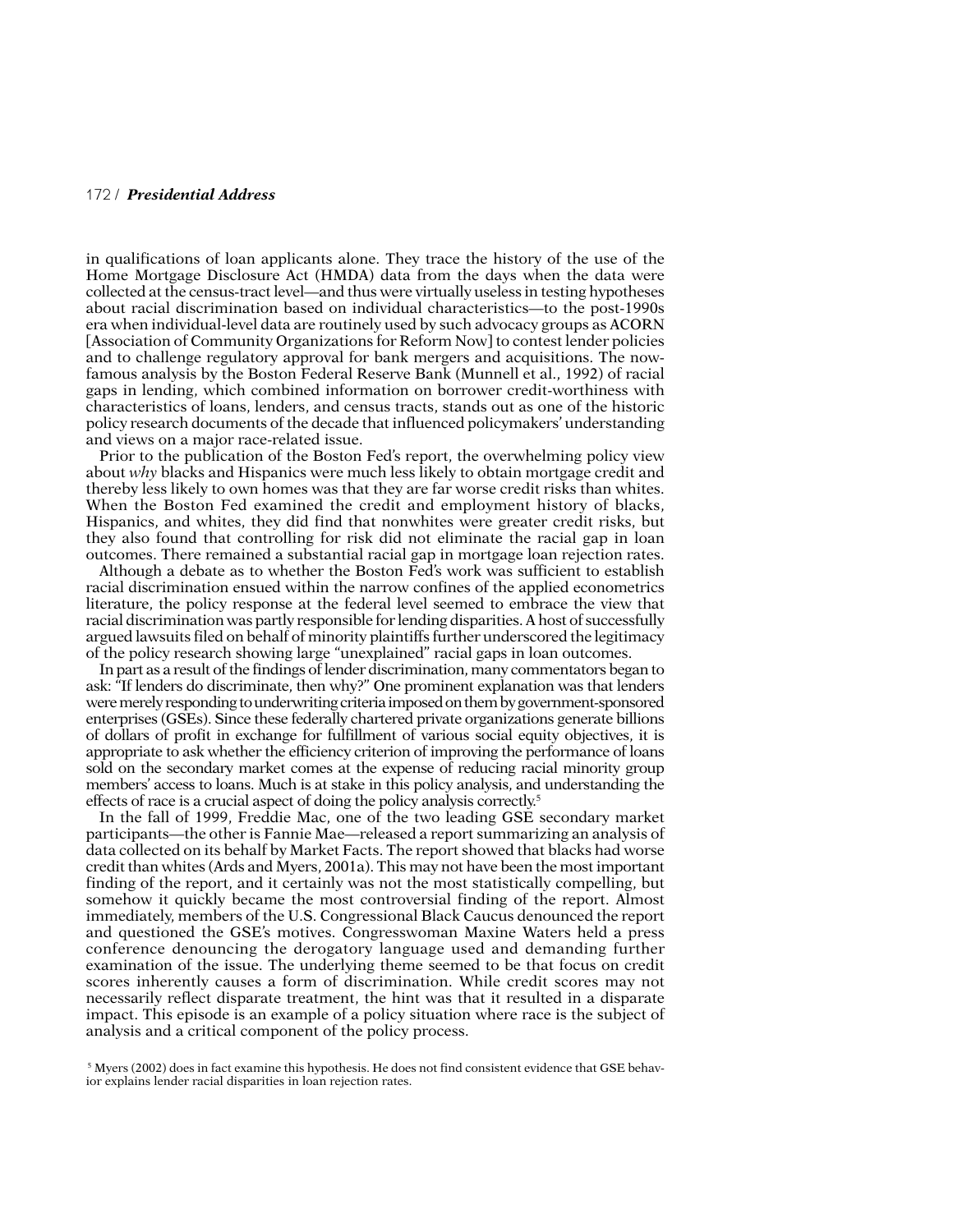In all fairness, Freddie Mac had commissioned five historically black colleges and universities (HBCUs) to hold focus groups, design the questionnaire, and pretest some of the questions before Market Facts collected its data. Benedict College, whose vice president is former APPAM Vice President Sheila Ards, was contracted to perform the statistical analysis. Interestingly, that analysis discovered that much of the racial gap in loan outcomes could be explained by racial differences in credit scores and that there was indeed a major justification for focusing on borrower education and credit improvement as a way of reducing the racial gap in loan outcomes (Ards and Myers, 2001b; Betsey, Lindsey-Taliaferro, and Amdet, 2001). Another important outcome of the HBCU research was that in addition to the problem of minority borrowers who were high credit risks, was the problem of minority non-applicants who were of low credit risk. The analysis showed that a non-trivial number of persons who otherwise might obtain loans do not apply for loans because they believe they will be turned down. The resulting pools of applicants who do apply, therefore, are actually of higher risk than the (unobserved) total population of potential applicants. The lender, unfortunately, only observes those who actually apply and then correctly predicts that minorities on average have higher risk. This outcome clearly is undesirable from an efficiency point of view but also thwarts efforts to obtain a fairer or more equitable distribution of loans to racial minority group members (Ards and Myers, 2001a).

The policy response was to contest or restrict the use of credit scores or to use automated underwriting criteria as a way of forcing lenders and secondary market buyers to make more loans to minority members. This was clearly flawed. Advocates for minority home ownership were committing what Howard Raiffa coined the "error of the third type  $(E_{III})$ ."<sup>6</sup> This process of getting the right answer to an incorrectly formulated policy question is characteristic of many race-related policy questions. Industry proponents were no less guilty of this error, for while their own data showed possible efficiency improvements in making loans to minority borrowers, the debate somehow ended as if they were arguing *for* efficiency and *against* equity, hardly something that businesses under federal and state regulatory control and oversight should do.

Neither the advocates of fair lending in minority communities nor industry proponents of efficiency-first seemed to be aware of the historical backdrop of minority involvement in credit markets. Both seemed to believe the "bad-credit" myth as if it has always been true that blacks have worse credit than whites. As Ards and Myers demonstrate, however, blacks have historically had higher-than-average savings rates, and until World War II actually had fewer opportunities than whites to display high risk in credit markets (Ards and Myers, 2001a). Many simply saved to purchase consumer items and never sought loans at all. The failure to explore the historical and cultural antecedents to the existing racial disparities in credit markets easily can lead to faulty policy prescriptions.

Examination of the activity of producing knowledge of and in the policy process of improving minority access to home mortgage loans would illustrate both the inherent tensions between equity and efficiency *and* an important aspect of race analysis. The

<sup>&</sup>lt;sup>6</sup> Dunn (1994, p. 184) defines "error of the third type ( $E_{III}$ )" as " The formulation of the wrong substantive or formal representation of a problem when one should have formulated the right one. Type III errors should be distinguished from type I and type II errors, that is, rejecting the null hypothesis when it is true  $(E_{\rm i})$  and accepting the null hypothesis when it is false  $(E_{\rm ii})$ ." Raiffa (1968, p. 264) refers to  $E_{\rm iii}$  errors as "solving the wrong problem."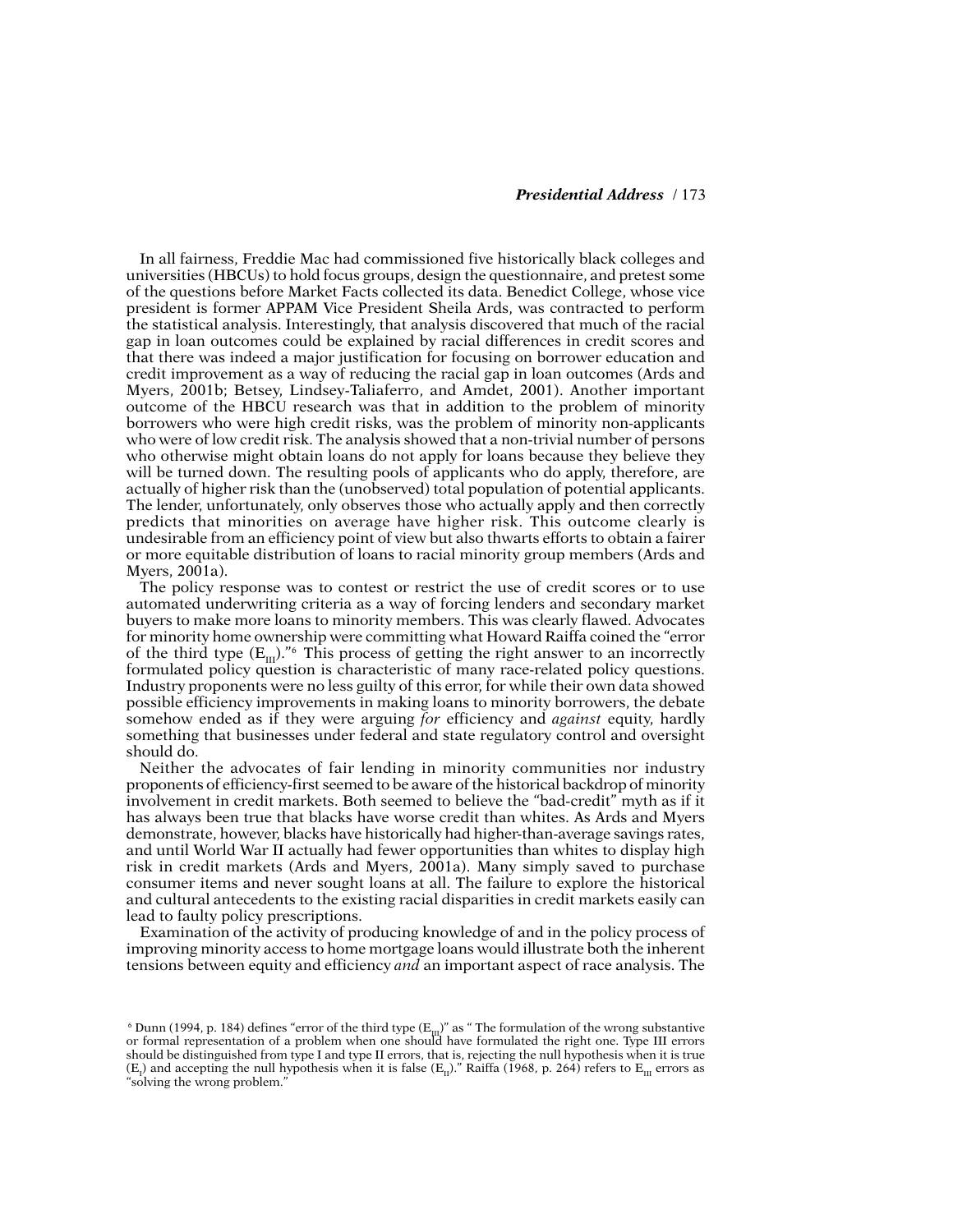analysis of race would provide the historical and cultural context needed to enhance the analysis of mortgage lending disparities.

#### **Minority Admissions and Scholarships**

One can easily see the tensions between equity and efficiency in the analysis of minority admissions and scholarships to college. But one can also see how important it is to understand the historical background and contemporary political climate regarding race relations when analyzing the many issues related to minority representation in higher education. The case of *Podberesky* v. *Kirwan* is a classic illustration.7

Daniel Podberesky, a student of Hispanic heritage, graduated from high school with a 4.0 average and scored 1340 on the SAT examination. He applied to the University of Maryland, College Park for admission in the fall of 1989. He requested that he be considered for a scholarship.

One scholarship for which he applied was the Benjamin Banneker scholarship, named after the black mathematician and native Marylander. The scholarship was created in part to respond to complaints over the years from the Office of Civil Rights (OCR) of the U.S. Department of Health, Education and Welfare (HEW) alleging that the state of Maryland operated a segregated system of higher education. In order to increase African American student enrollments, the University of Maryland initiated a merit-based scholarship program ostensibly to attract middle-class black students who might play a formal leadership role in the college and thereby attract more and better qualified African American students. By 1988, the scholarship was worth more than \$33,500 over four years. The minimum requirements for consideration were a 900 SAT score and a 3.0 high school grade-point average.

Podberesky was denied a Banneker Scholarship because he was not black. He was also denied another merit scholarship open to all students—(the Francis Scott Key Scholarship) because he did not meet the academic qualifications for that scholarship. He filed suit in federal court alleging that he had been discriminated against in violation of 14th Amendment to the United States Constitution guaranteeing equal protection under the law. The U.S. District Court for the District of Maryland, at Baltimore granted summary judgement for the university. The plaintiff appealed and the decision was reversed and remanded for a showing that the race-conscious policy was narrowly tailored and served a compelling governmental interest. The appeals court required that there be a showing of sufficient present effects of past discrimination to justify the race-conscious program.

The University of Maryland made four claims to support its contention that there were lingering effects of prior discrimination, justifying the continued use of a racebased remedy. First, it cited the poor reputation that the University has within the black community, stemming from a long history of segregation. Second, the University pointed to significant underrepresentation of African American students on campus. Third, the University identified the problem of low retention rates and graduation rates among African American students. And, finally, the university stated that African Americans faced a hostile campus climate. The district court agreed. Plaintiff appealed. The appellate court ruled that the evidence was insufficient to conclude lingering effects of prior discrimination.

This is a tailor-made example of the tension between equity and efficiency. The university, attempting to craft a remedy for prior discrimination, is faced with the

<sup>7</sup> The details discussed below are drawn from: *Podberesky* v. *Kirwan,* 956 F.2d 52 (4th Cir. 1992); 38 F.3d 147 (4th Cir. 1994).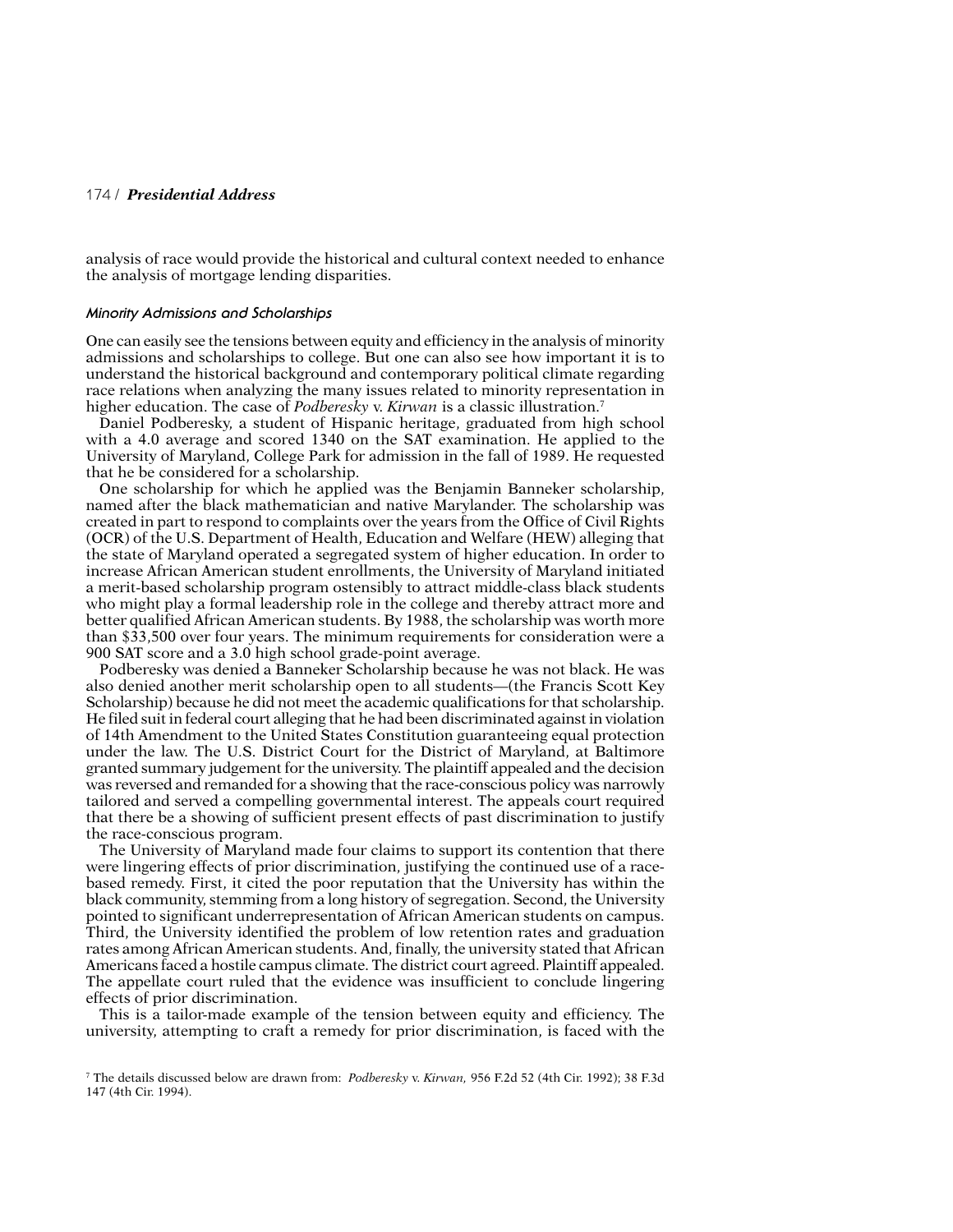challenge of finding a means to improve minority student representation, retention rates and graduation rates *without* taking race into account to achieve an equity goal, but also *with* taking race into account in order to achieve the goal most effectively. The university believed, perhaps correctly, that without taking race into account, it would not be able to improve black representation, retention, and graduation rates. The university, without fully documenting or appreciating the paths by which prior discrimination is transmuted into current inequality, was unable to persuade the appeals court.<sup>8</sup>

In addition to the obvious equity versus efficiency trade-off, a more intimate understanding of race is required to appreciate this case fully. The previous chancellor of the University of Maryland was John B. Slaughter, one of the first African American policy council members of APPAM. Slaughter, an electrical engineer by training and a member of the National Academy of Engineering, had been the executive director of the National Science Foundation before being selected to be the university's first (and only) African American chief executive. Slaughter was charismatic, highly respected within both the black community and the broader academic community, and, in the words of many, "worked miracles" at the university. He helped to establish credible programs in science, technology and minority communities and oversaw a significant increase in minority enrollment. The university's national standings rose and its prestige increased.

During Slaughter's tenure, William Kirwan, a mathematician who had spent nearly his entire career at the University of Maryland, was provost and vice president. Kirwan succeeded Slaughter as president, and was a popular and well-respected administrator in his own right. One of his former graduate students, Howard P. Rawlings, (who never completed his dissertation) had become one of the most important black powerbrokers in the state of Maryland. Delegate Rawlings chaired the appropriations committee of the Maryland House of Delegates. It was no secret within the black community that the selection of Kirwan as Slaughter's successor came with the expectation that Kirwan would at minimum continue the progress begun under Slaughter's leadership to increase black representation, black retention and graduation and improve the campus climate for people of color.

Rational policy analysis may argue for finding ways to improve the representation of African Americans without diminishing the opportunities for other students particularly other students of color. But, as Richard Nelson (1977, pp. 13–17) notes in *The Moon and the Ghetto:*

…[W]hat is a problem, and what is a solution, are not questions that rational analysis alone can decide. The questions of what values, and whose values, ultimately are to count inherently must be answered through political process, not rational analysis alone. Some groups may be unhappy with their lot. However, all demands and all groups can never be satisfied. Some "problems" simply reflect the realities of political power that cannot be influenced by rational analysis.

Understanding how certain choices are made in race cases, such as the Banneker case, requires knowledge about the political, personal and historical aspects the policy evolution as much as it does about the analysis of efficiency. While these aspects of

<sup>8</sup> The key point of the appeals court, however, was that the district court erred in concluding that the university had proven present effects of past discrimination.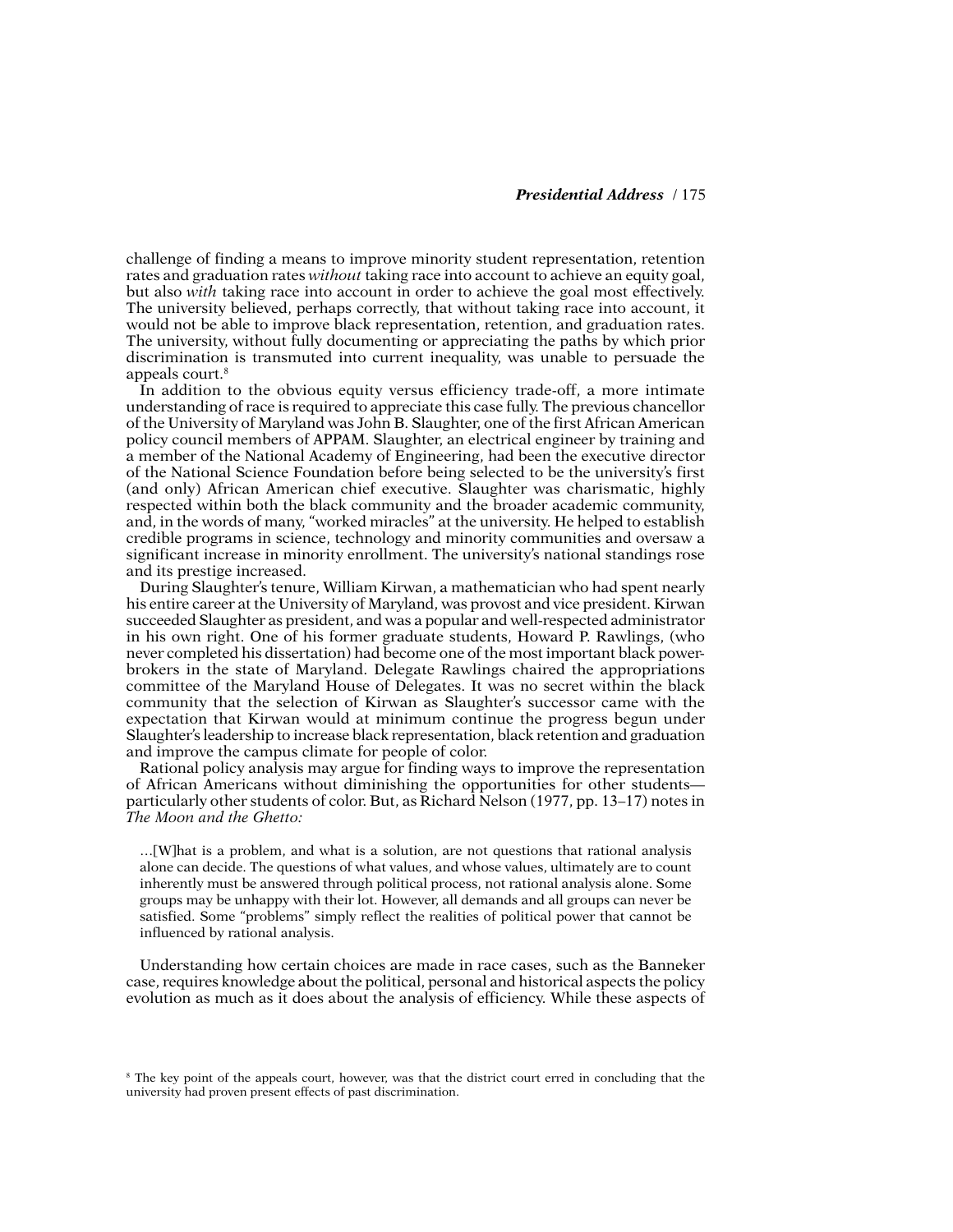race analysis make the case more complex, more unwieldy and more difficult to resolve, they offer a glimpse of reality that might improve policy analysis and policymaking.

#### **Racial Disproportionality in Child Protection Services**

Another classic example of the interface between equity and efficiency as well as the role of race analysis is the problem of the overrepresentation of African American children in the child protective services and in out-of-home placements. African American children make up about 15 percent of the overall population but they comprise more than 25 percent of reported and substantiated cases of abuse and neglect. In part because of the higher-than-average representation among substantiated cases, African American children are disproportionately found in foster care and outof-home placements (Ards, Chung, and Myers, 1998).

No social workers or caseworkers want to find their name or case on the front pages of the *New York Times*. Difficult decisions at a minute level are made several times a day about whether to remove a child from an abusive home, what type of services to provide and when and whether to return the child to its biological parents. But, no matter how well-intended, sometimes decisions made are accompanied by unexpected and often gruesome outcomes. One recent example is that of a child in New York who died from being scrubbed with Brillo pads (Bernstein and Newman, 2001). The parents had been accused of child maltreatment on numerous previous occasions. Literally hundreds of thousands of dollars in services had been spent over the years to support the family via social services. But no matter how well intentioned, the decision to keep the children in the abusive family environment backfired.

In part to shield caseworkers from individual recrimination with respect to administrative decisions such as that in the Brillo-pad case, many states have begun to initiate risk assessment protocols. The logic is that if we are able to determine statistically whether a child is likely to be subjected to additional abuse or neglect by returning her to the biological family, we can reduce the human error associated with these deeply emotional decisions.

Factors that often enter into the risk assessment criteria include whether the parent is a drug user; whether there has ever been a criminal complaint or arrest; the social and demographic characteristics of the family; and whether the household is headed by a woman. The head of the Child Welfare League, Thomas Morton (1999), has argued that such risk assessment protocols have a disparate impact on African American children. He contends that the overrepresentation of African American children is due principally to reporting bias and other forms of racial bias within the child protective services that render statistical analyses using data on reported and substantiated cases suspect.

This is a controversial area of policy analysis because of unresolved issues of race. Are African American children really discriminated against in the child protective services and what is the nature of the discrimination? If they are overrepresented in the system, does that mean they are more likely to receive needed services? Or, as many black social workers contend, while they may be overrepresented among reported and substantiated cases, their families are not getting the expensive services they need in order to reunite. As a result, black children are disproportionately found among those languishing in foster care, and are neither in a permanent adoptive home nor reunited with their biological parents.

The controversy hinges in part over whether services provided are "culturally appropriate" and whether service providers have the necessary training or experience to deal with clients of diverse backgrounds. But the controversy is also in part one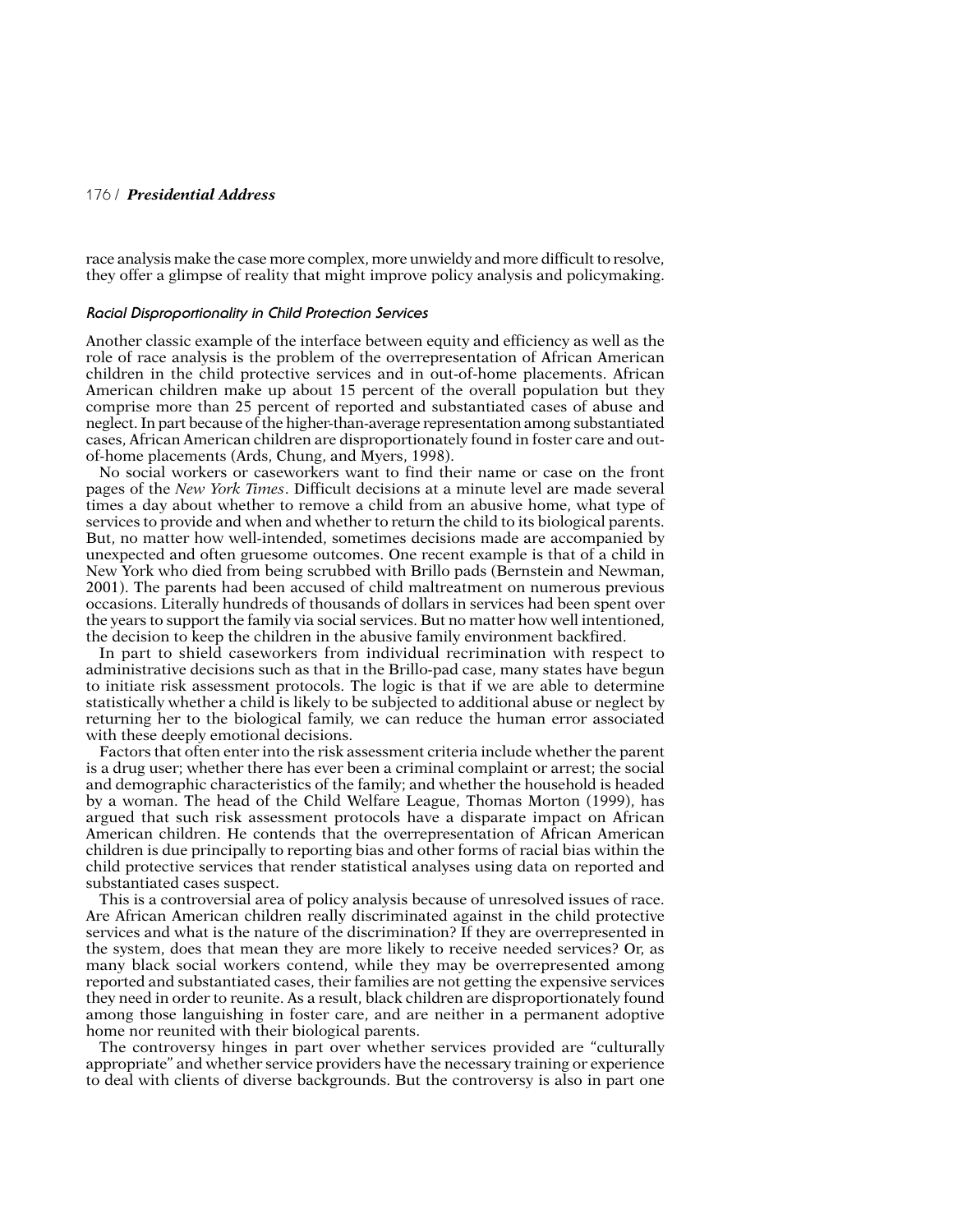about *analysis*. How is racial disproportionality in reported abuse cases measured? Does one compare the child population to the population of reported cases? Does one estimate the "at risk" population and compare that to the reported population? One series of national surveys—the National Incidence Studies (NIS)—provides underlying data needed to compute racial gaps in report rates. Surprisingly, blacks are not more likely to be reported than are whites, even when one accounts for differences in characteristics of reporters, type of maltreatment and characteristics of the child and family as well as possible sample selection bias (Ards, Chung, and Myers, 1998). If racial disparities in reporting are to explain the overrepresentation of black children among reported abuse and neglect cases, then black children will need to have higher report rates than whites. This finding does not seem to emerge when the NIS data is examined.

Of course, bias might exist elsewhere, as Thomas Morton (1999) and others (Ards, Chung and Myers, 1999, 2001; Sedlak, Bruce, and Schultz, 2001) contend. The bias might occur in the opening of a case for investigation; it might occur at the stage of substantiation; it might occur at the stage of service provision; it might occur at the stage of placement in foster care. Still, without any substantial data supporting these possibilities, there is a generic belief among many black professionals working in child protective services that racial bias is the explanation for the overrepresentation of black children in the child protective services.

How does one undertake good policy analysis in an area where a huge segment of the stakeholder population believes that there is bias? How does one undertake efficiency improvements, such as the risk assessment protocols being initiated around the nation, when many believe that the data used to calibrate these efficiency tools is tainted by prior racial disparities? Unresolved issues of race and the limited availability of careful race analysis in the area of child abuse and neglect could hinder the implementation of effective new tools designed to improve the administration of public services.

#### **Racial Profiling**

A quick search of Lexus/Nexus database reveals literally hundreds of law review articles on racial profiling published in the past decade. The entire subject has emerged under an umbrella called, "Driving while black." This literature has produced not only technical articles examining various aspects of 4th Amendment protections that are forfeited when suspects are in their automobiles rather than in their homes, but also a broad array of popular articles and journalistic reports (e.g., Bustillo, 2000; Doxsey, 2001; Eddings, 2001; *FindLaw Legal News*, 2000; Higgin and Mihalopoulos, 2000; Jones, 2001; Kennedy, 1999; *Nando Times*, 2000; *Poughkeepsie Journal*, 2001; Still, 1999; *Times Union*, 2001; Wilson, 2000).

Racial profiling—or the use of race as a marker for possible illegal behavior—has all the characteristics of screening and information imperfections that have occupied the economics literature over the past quarter century. Nobel laureate Joseph Stiglitz, for example, has examined the problem of credit market signaling that anticipates much of the current debate surrounding the use of credit scores that have been calibrated on a possibly biased sample of loan applicants (Stiglitz and Weiss, 1981). In the case of U.S. Customs screening for drug dealers, for example, black women are believed to be more likely than others to serve as couriers, or "mules," in the drug trade. This belief justifies in part the higher rate of intrusive searches conducted on this group as compared to other groups. And, indeed, many black women, once stopped, do in fact turn out to be carrying drugs. In traffic stops, state highway patrols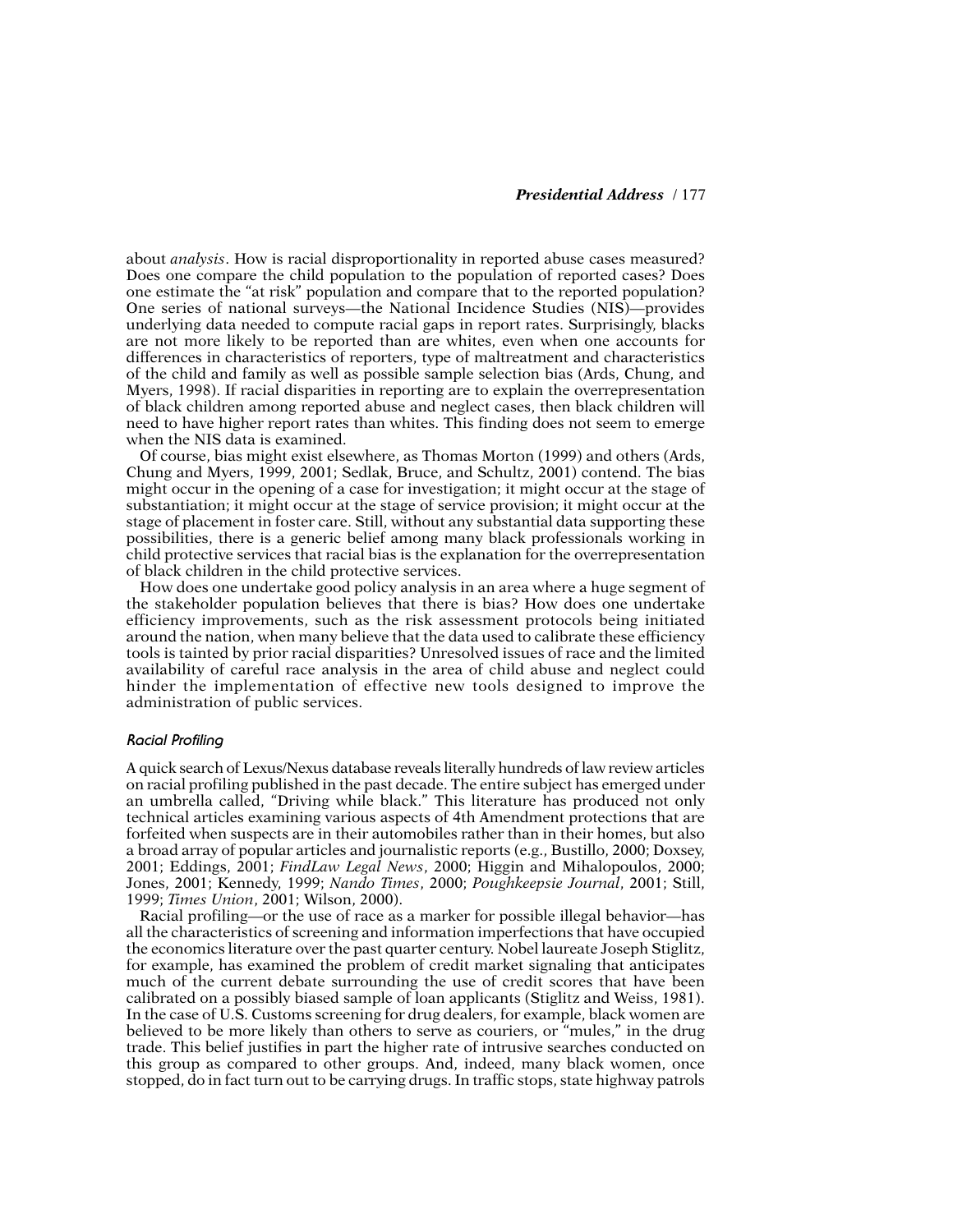believe that Latino and African American males are more likely to transport drugs than others. And, indeed, many Latino and African American males stopped and searched are found to be carrying illegal drugs. The problem is that in both instances in airport searches and traffic stops—carefully assembled evidence often suggests that racial minorities stopped and searched are no more likely, and are often less likely, than others to be found guilty of crimes for which they have been stopped.

The U.S. General Accounting Office (2000a) reviewed a database of more than 100,000 arriving international passengers for the years 1997 and 1998 who were subjected by U.S. Custom Service officials to personal searches. The vast majority of these searches arose from the suspicion of contraband or weapons. Searches could take the form of pat-downs, strip-searches, or x-ray searches. African American women were nine times more likely to be x-rayed after being frisked or patted down than were white American women. Yet African American women were only half as likely as white women to be found carrying drugs or weapons.

Temple University social psychology professor John Lamberth designed and conducted a data collection strategy in 1995 to determine whether there was racial profiling along the I-95 corridor from the White Marsh, Maryland exit to the Elkton, Maryland, exit. The test consisted of driving along the highway at the speed limit and observing the number and race of persons who passed the tester and who did not pass the tester. The sample of persons who passed the tester (speeders) was considered to be the at-risk population. Most of the drivers on the highway were speeding. Lamberth found that of those speeding, 21.8 percent were minorities. Of all drivers, 21.1 percent were minorities. Next, Lamberth examined the distribution of those stopped by Maryland State police from data mandated by a consent order. Of all drivers stopped, 80.3 percent were minorities (Lamberth, 1996). Using statewide data on the discovery of drugs in the automobiles or on motorists' persons, Lamberth shows that blacks and whites have nearly the same rates of offending.<sup>9</sup> The probability that the resulting disparity between the minority share of the at-risk population (those speeding) and the minority share of the stopped population could occur by chance "is less than one in one quintillion."

Although both the National Association of Police Organizations and the International Association of Chiefs of Police have condemned racial profiling, neither organization reportedly supports racial data collection on traffic stops (U.S. General Accounting Office, 2000b, p. 4). Nonetheless, by spring of 2000, legislation had been introduced or passed in 13 states, from Arkansas to South Carolina, requiring the collection of such data. Bills were introduced in another 17 states by November 2001. Organizations such as AELE (Americans for Effective Law Enforcement, Inc.) have set up high-profile training sessions to assist state and local law enforcement agencies in shielding themselves from liability in racial profiling litigation.10 This despite the fact that little or no policy analyses have been conducted to determine the trade-offs between the efficiency goals of improved policing via targeted stops and searches and the equity goals of equating minority shares of stops to minority representation in the at-risk population.

On one hand, study of racial profiling can help enhance the understanding of the tools and techniques of policy analysis. There are resource allocation issues involved. There are issues of imperfect information and screening involved. There are issues of conditional probabilities and inferences drawn from potentially biased samples

<sup>9</sup> Lamberth argues that the state data do not differ substantially from the I-95 data.

<sup>10</sup> http://www.aele.org/race.html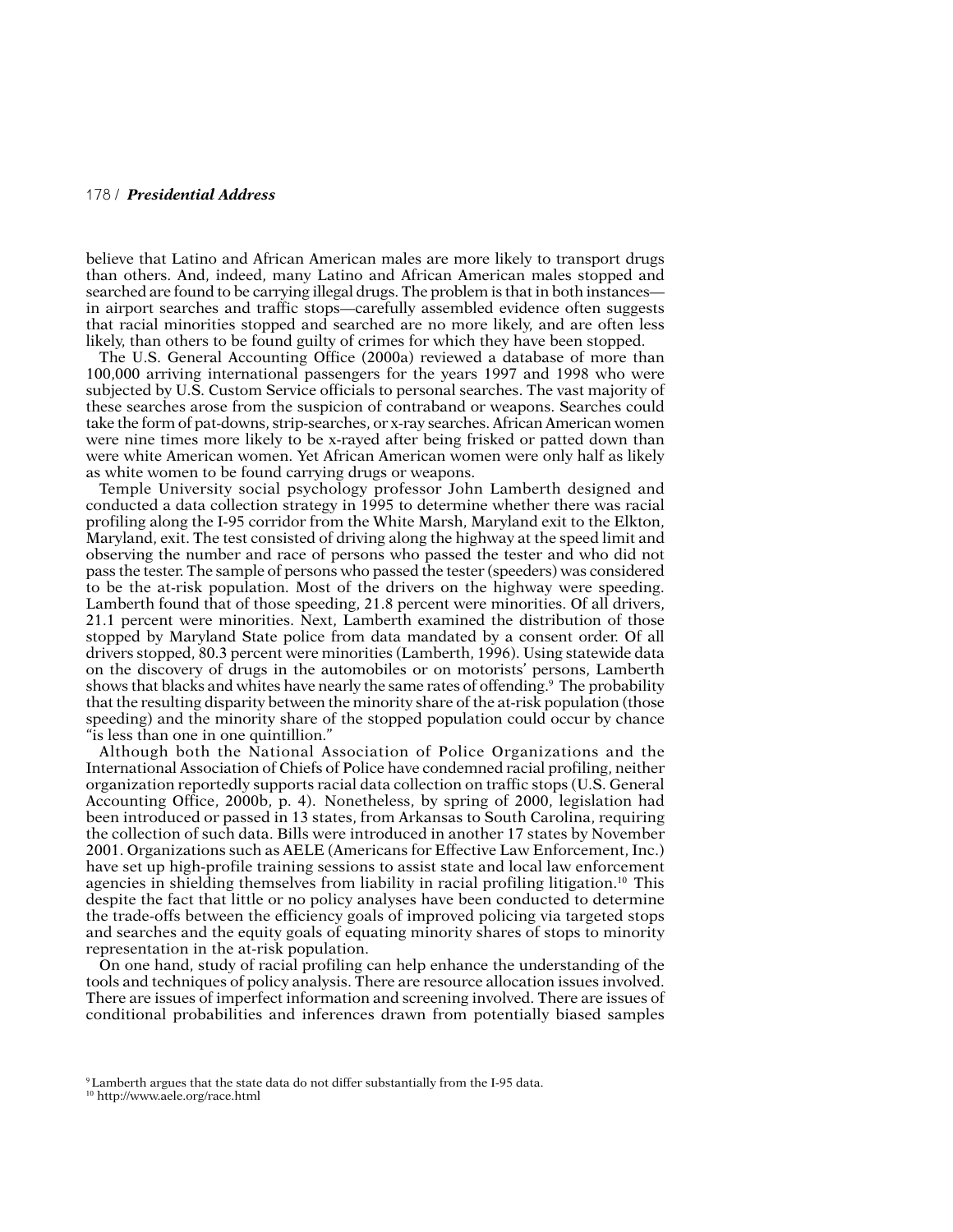involved. These sorts of issues are illustrated in detail in a case note found elsewhere in this volume that deals with the attempted passage in Minnesota in 2001 of a bill mandating race data collection in traffic stops.

On the other hand, understanding the dynamics of race could better help those who conduct research on topics like racial profiling. It is no secret that Congressman James E. Clyburn (D. South Carolina) was the chair of the Congressional Black Caucus and requested the GAO to conduct an analysis of what federal and state data was available to measure racial profiling. It is no secret that Congressman John Conyers, one of the most senior members of the Congressional Black Caucus, is the lead sponsor of the House version of the "End Racial Profiling Act of 2001" (H.R. 2074).11 These African American legislators have chosen a particular approach to racial profiling data collection on stops and searches—that begs for an intimate understanding of both the individual lawmakers and of the larger constituencies and stakeholders they represent. Knowledge *of* the racial profiling policies, such as those embraced in recent legislation, requires the pursuit of knowledge *in* the racial politics of the process of creating these new initiatives.

#### **POLICY ANALYSIS TRAINING AND RACE ANALYSIS**

In the *Moon and the Ghetto*, Richard Nelson (1977) poses this question: Why are we able to put a man on the moon while we seem so helpless in solving the problems of the ghetto? Is it that we simply lack skilled persons who are equipped with the tools and the apparatus needed? Are the organizations that put the man on the moon better equipped, better resourced, better managed and operated than those charged with the task of solving problems of the ghetto? Or, is it that ghetto problems are so intractable that they defy solutions, unlike moon-exploration problems that have welldefined goals and objectives with nearly universal agreement on the nature of the problem to be solved?

Do APPAM schools train their students so that they are equipped to analyze policy problems such as racial profiling, disbursement of minority scholarships and admissions, racial disproportionality in child protective services, and racial disparities in loan rejection rates? Or, should APPAM schools not be organized in such as a way that they can train their students to be able to tackle these questions? To train our students well in tackling these problems, wouldn't some exposure to race analysis be helpful?

The moon-ghetto comparison raises some preliminary questions about the nature of public policy training and the professional preparedness of analysts to address issues related to race and racial inequality. The moon-ghetto comparison permits us to ask: Does policy analysis fail to resolve racial problems because policy analysts poorly understand race?

As an exploration on this theme, one might pose these questions: Do top policy schools include race analysis courses in their curriculums? Is policy analysis central to programs that specialize in race analysis? Does race analysis have a prominent place in our literature?

#### **Race Analysis Courses at the Top 50 Graduate Programs in Public Affairs**

Two University of Minnesota graduate assistants identified the top 50 graduate programs in public affairs from the rankings published by *U.S. News and World Report*

11 Six other anti-racial profiling bills were introduced in the U.S. House and Senate in 2001, including one bill introduced by Georgia Congressman Lewis banning racial profiling among international travelers.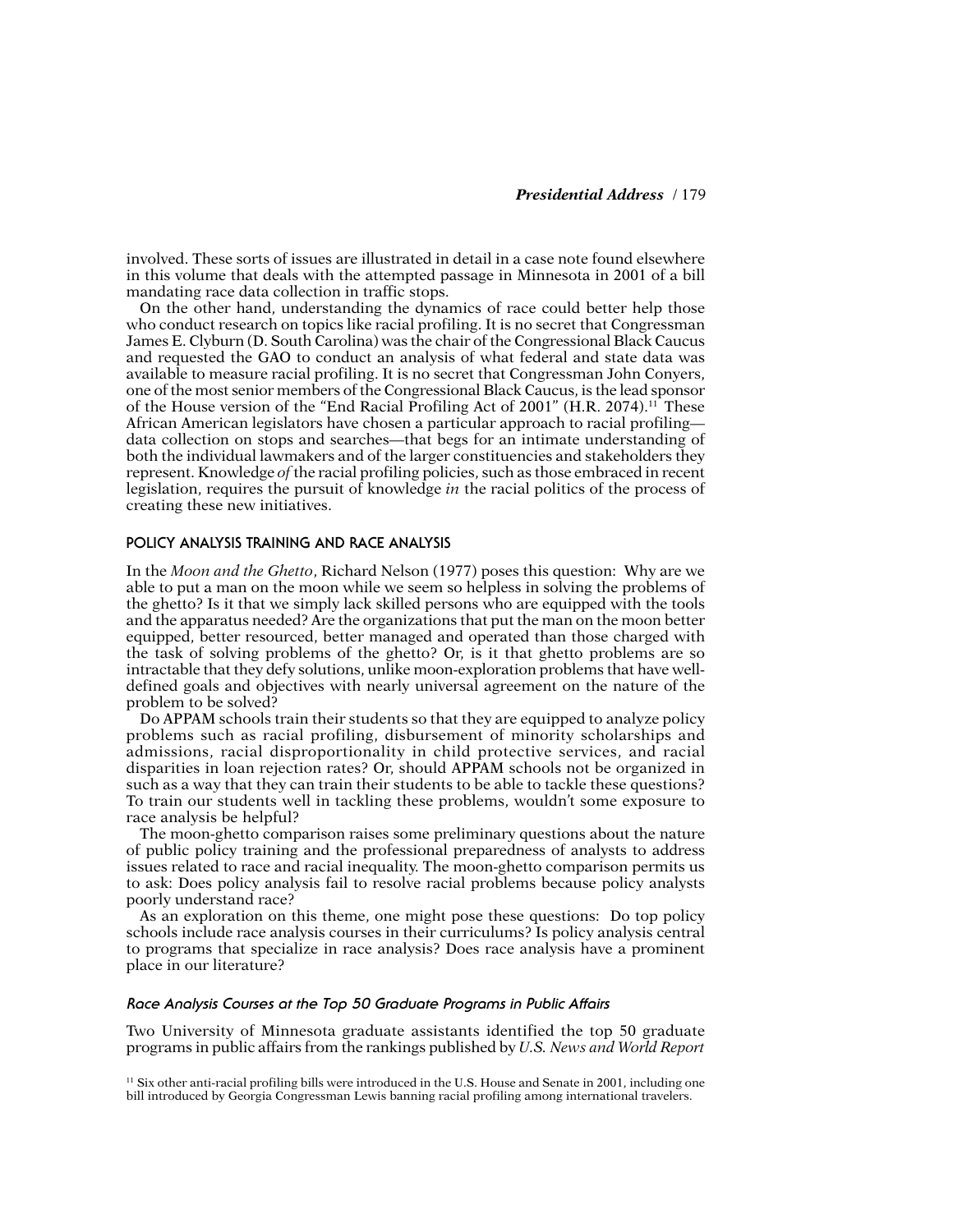(2001a). They then used search engines to find descriptions for all courses listed and recorded instances where any of the following words were included in the course titles: race, racism, racial, (or any other variation of the term "race"), specific racial/ ethnic groups (black, African American, Hispanic, Native American, etc.), minority, ethnicity, people of color, discrimination, and immigration. Table 1 records the results of the search.

Eleven schools among the top 50 had at least one course with race or race-related words in a course title. Among the 11, there were a total of 26 race-related courses out of 1222 total courses offered. In short, the share of courses on race-related topics was a mere 2.13 percent. The top-ranked schools—Harvard and Syracuse—had the largest number of race-related courses (5 and 6) but they also offered the largest number of courses (292 and 321) and thus had somewhat lower averages than many of the lower ranked programs. From these statistics we conclude that there is a minor presence of race-related courses at the top 50 schools: 39 out of 50 have no racerelated courses and of the 11 remaining, the share of all courses that are race-related is extremely small.

#### **Policy Courses in Ethnic Studies Programs**

There is no ranking of ethnic studies programs comparable to the *U.S. News and World Report* (2001a) rankings of public affairs programs. Two alternative rankings exist. One is the list of ethnic studies programs in the top national universities ranked by *U.S. News and World Report (2001b)*. To narrow the search further, it is possible to focus on Afro-American, African American, Africana, or black studies programs and departments. Of the 20 top-ranked schools, five do not have such programs.12 An alternative is to use the *Black Issues in Higher Education* (2000) ranking of degrees awarded in black studies programs from 1996 to 1998.13

Table 2 shows that 15 schools of the top 20 ranked U.S. national universities with black studies programs, only five had any courses with "policy" in the title. Four had only one course, and one, Berkeley, had two courses, yielding a meager six courses with policy offered among the top schools. Using the *Black Issues in Higher Education* ranking, of the 19 schools (Table  $3$ )<sup>14</sup> with black studies programs, five had courses with "policy" in the titles. Two had one course each. Two had two courses each. One had three courses. Thus, using this alternative ranking, the number of policy courses is found to be slightly higher: a total of nine.

#### **Race Analysis in the JPAM Literature**

All articles in volumes 1–20 of the *Journal of Policy Analysis and Management* were reviewed. Out of a total of 828 articles, 15 or 1.8 percent had one or more variant of the term race, racism, racial, ethnic, or names of specific racial minority groups in the title. Table 4 shows the list of titles obtained. Over the years, the representation of race-related articles in *JPAM* clearly has been on the upturn. Figure 1 shows that the slope for the time trend is positive and that if one estimates a polynomial function, one obtains a good fit with an upward trajectory for the current era. The figure shows

<sup>12</sup> The five are: California Institute of Technology, Massachusetts Institute of Technology, Johns Hopkins University, University of Notre Dame, and Rice University.

<sup>&</sup>lt;sup>13</sup> We summed the total degrees for each year and then produced the rankings in Table 3.

<sup>14</sup> Not all of the ranked schools with ethnic studies programs had black studies programs. State University of New York at Old Westbury, which awarded 54 ethnic studies degrees from 1996-1998, does not have a separate, specific program in African American, Africana, Afro-American, or Black Studies.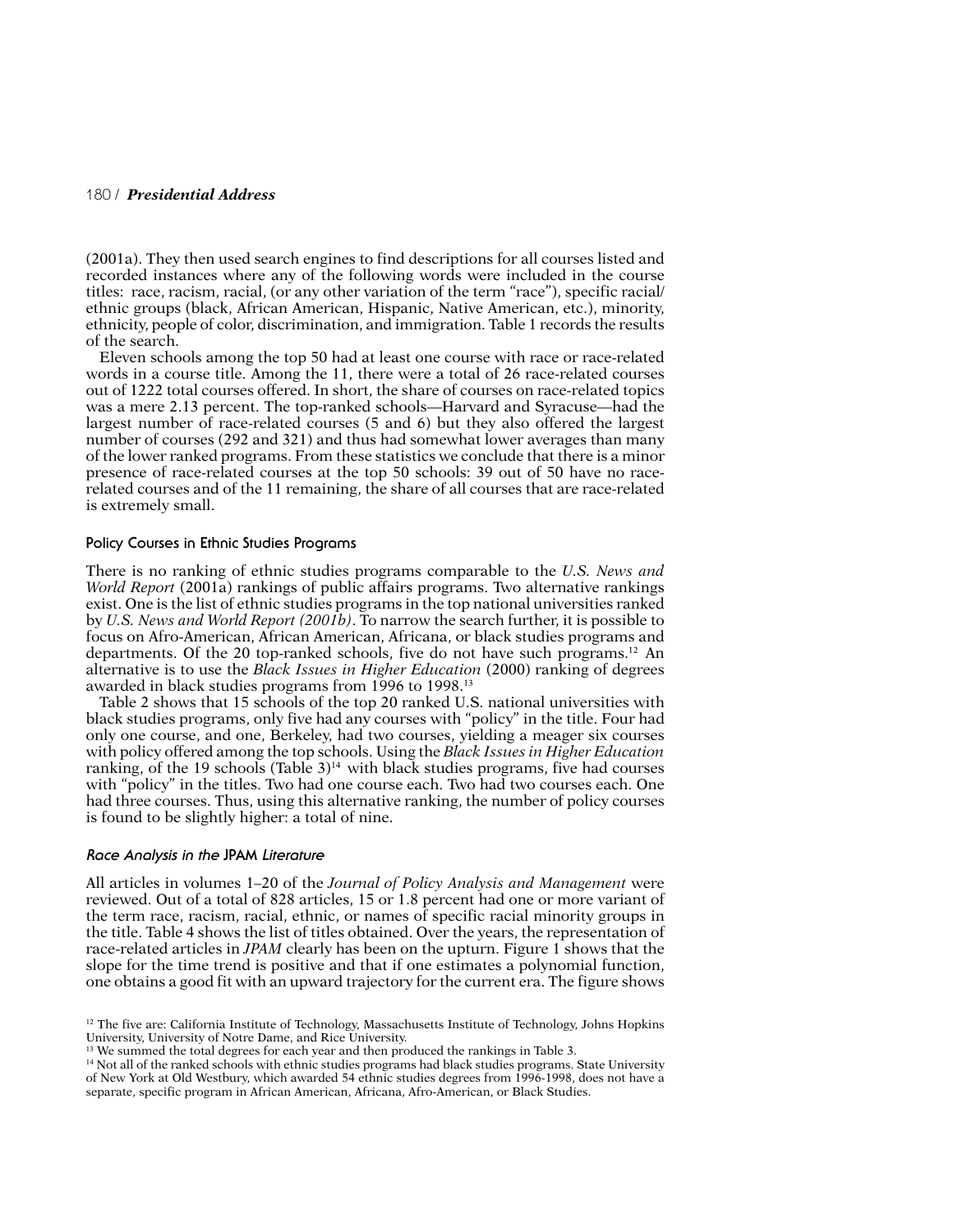| University                                    | Course Name                                                                                                                                                                                                                                                                       | $#$ of<br>Relevant<br>Courses | Total #<br>of<br>Courses | Ratio    |
|-----------------------------------------------|-----------------------------------------------------------------------------------------------------------------------------------------------------------------------------------------------------------------------------------------------------------------------------------|-------------------------------|--------------------------|----------|
| Harvard University                            | Seminar in Racial and Ethnic<br>Minority Leadership<br>The Politics of Racial Demographics<br>Race, Class, and Poverty in Urban<br>America<br>Sociological Perspectives on Racial<br>Inequality in America<br>Native Americans in the 21st Cen-<br>tury: Nation Building I and II | 5                             | 292                      | $1.71\%$ |
| <b>Syracuse University</b>                    | Race and Law<br>Studies in African American History<br>Readings and Research in Latin<br>American History<br>Seminar in Urban Research: The<br><b>Black Community</b><br>Latinos and Social Policy<br>Poverty, Inequality, and Discrimina-<br>tion                                | 6                             | 321                      | 1.87%    |
| Princeton University                          | Immigration, Ethnicity, and Public<br>Policy<br>Public Policy and the Demography of<br><b>U.S. Minority Groups</b>                                                                                                                                                                | 2                             | 121                      | 1.65%    |
| University of Michigan                        | Race and Ethnicity in International<br>Relations                                                                                                                                                                                                                                  | 1                             | 65                       | 1.54%    |
| <b>State University</b><br>of New York-Albany | Minorities and the Politico-Legal<br>System                                                                                                                                                                                                                                       | 1                             | 45                       | 2.22%    |
| University of Chicago                         | The Diverse Society: Race and<br>Ethnicity in the Political Process<br>Hispanics in the USA: Creating a<br>Public Policy Agenda                                                                                                                                                   | 2                             | 87                       | 2.30%    |
|                                               | University of Minnesota Racial Inequality and Public Policy<br>Analysis of Discrimination                                                                                                                                                                                         | 2                             | 91                       | 2.20%    |
| New York University                           | Race and Health Policy<br>Race and Class in American Cities<br>Population Change, Immigration,<br>and Public Policy                                                                                                                                                               | 3                             | 68                       | 4.41%    |
| University of Pittsburgh                      | Gender, Race, and Public Policy                                                                                                                                                                                                                                                   | 1                             | 37                       | 2.70%    |
| Georgetown University                         | Race, Gender, and the Job Market                                                                                                                                                                                                                                                  | 1                             | 57                       | 1.75%    |
| University of Arizona                         | Development of Federal Indian<br>Policy<br>American Indian Policy and Law                                                                                                                                                                                                         | 2                             | 38                       | 5.26%    |

# **Table 1.** Eleven public policy schools with race relevant courses.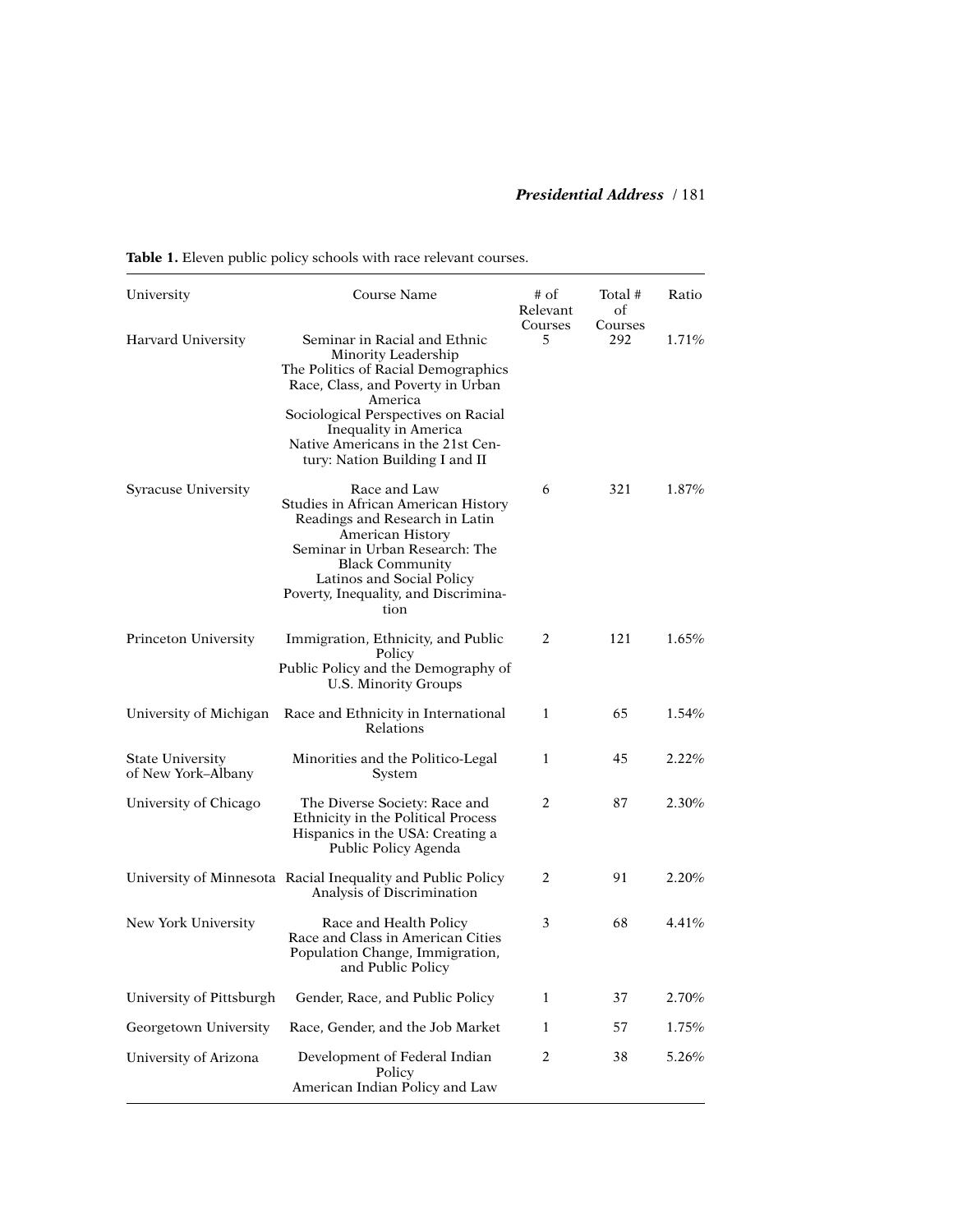**Table 2.** African American studies undergraduate courses with "policy" in title top 20 national universities.

| Rank               | University                                                                  | # of Courses           | Course Name                                                                                                             |
|--------------------|-----------------------------------------------------------------------------|------------------------|-------------------------------------------------------------------------------------------------------------------------|
| 1<br>$\frac{2}{3}$ | Princeton University<br>Harvard University<br>Yale University               | $\mathbf{0}$<br>0<br>1 | AFAM 285aG: Race, Class,<br>and Public Policy                                                                           |
| 5<br>5<br>8        | <b>Stanford University</b><br>University of Pennsylvania<br>Duke University | $\bf{0}$<br>0<br>1     | PUBPOL273S.01: Public                                                                                                   |
| 9                  | Columbia University                                                         | 0                      | Policy and African Ameri-<br>can Life                                                                                   |
| 9                  | Dartmouth College                                                           | 0                      |                                                                                                                         |
| 9                  | University of Chicago                                                       | $\mathbf{0}$           |                                                                                                                         |
| 12                 | Northwestern University                                                     | $\mathbf{0}$           |                                                                                                                         |
| 14                 | Cornell University                                                          | 1                      | ASRC 420: Public Policy<br>and the African American<br>Urban Community                                                  |
| 14                 | Washington University-<br>St. Louis                                         | 1                      | AFAS 4561: Topics in<br>American Politics: Urban<br>Politics and Policy                                                 |
| 16                 | <b>Brown University</b>                                                     | $\bf{0}$               |                                                                                                                         |
| 18                 | <b>Emory University</b>                                                     | $\Omega$               |                                                                                                                         |
| 20                 | University of California-Berkeley                                           | 2                      | AFRICAM 107: Race and<br>Public Policy<br>AAS 253A: Public Policy<br>Analysis 1: Race and<br>Culture in Domestic Policy |

*Source*: U.S. News and World Report, 2001b.

the trend of all 852 regular articles plus Insights, Reflections, Presidential Addresses, Symposiums, and Curriculum and Case Notes. What we have, though, is a relatively small share of all articles published in the premier policy journal that deal with race. Only a few courses that deal with race are taught at major public policy schools. There are few courses taught in top ethnic studies programs that deal with policy.

A number of caveats are in order. The review of articles and courses focused on titles and not on a detailed content analysis. For example, the most highly cited *JPAM* article is the Ricketts and Sawhill (1988) article on the underclass. The content of this article deals with race but the title does not include race, racism, black, etc. and thus is not included in our count. Barbara Nelson's (1999) curriculum note on diversity is similarly omitted. The review of courses is limited to regularly offered courses listed on the web. There may be instances where black studies courses on public policy or public affairs courses on race are special topics courses or courses that are not regularly offered. They would not have been included in our analysis. One can think of other data collection strategies that may yield different counts for numbers of courses or numbers of articles on race. But it is unlikely that the substantive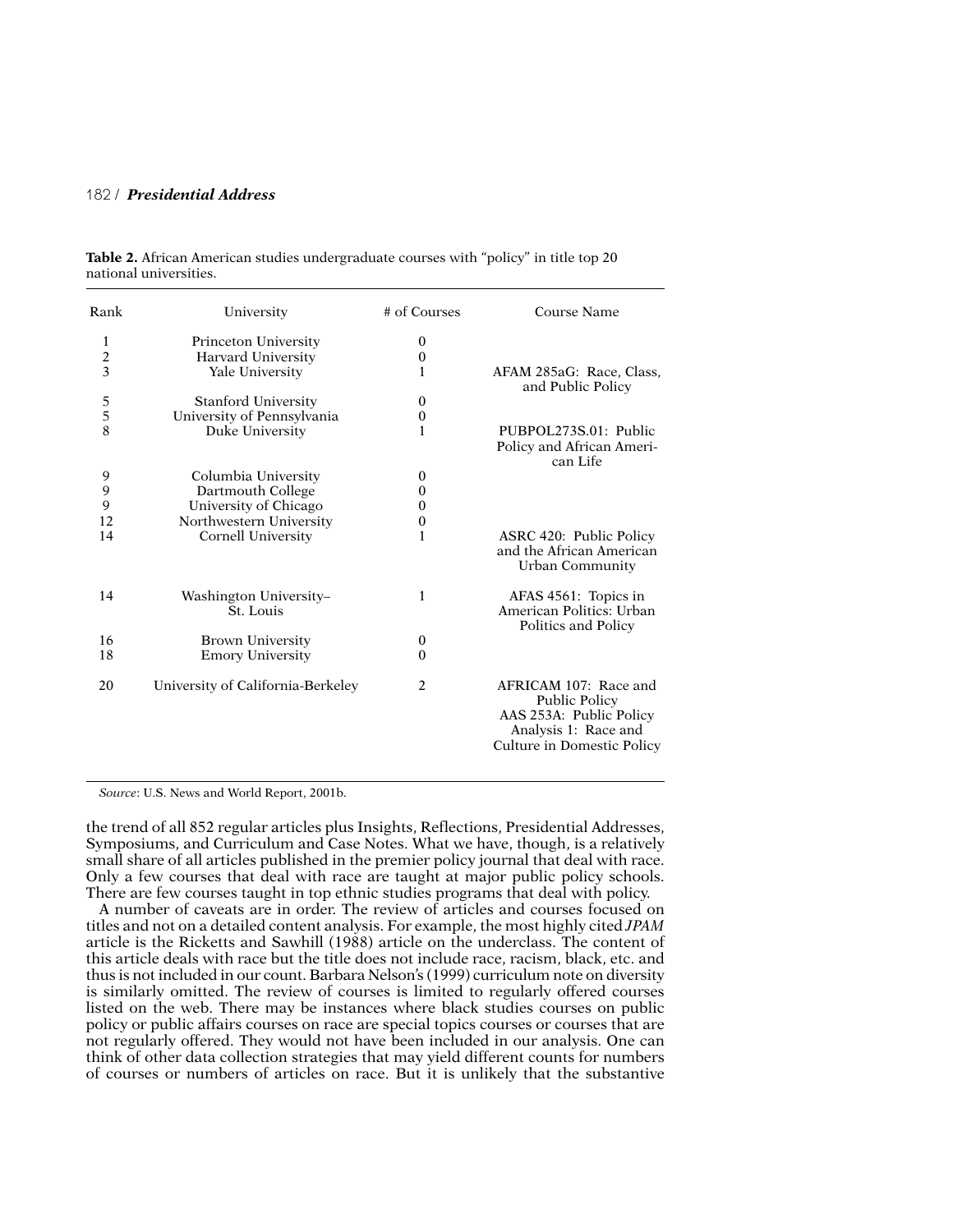| # of Degrees | University                                    | # of Courses     | Course Name                                                                                                                                               |
|--------------|-----------------------------------------------|------------------|-----------------------------------------------------------------------------------------------------------------------------------------------------------|
| 80           | University of California-Berkeley             | 2                | AFRICAM 107: Race and<br><b>Public Policy</b><br>AAS 253A: Public Policy<br>Analysis I: Race and<br>Culture in Domestic<br>Policy                         |
| 62           | Rutgers University-<br>New Brunswick          | $\mathbf{0}$     |                                                                                                                                                           |
| 50           | California State University-<br>Northridge    | $\Omega$         |                                                                                                                                                           |
| 41           | Temple University                             | 0                |                                                                                                                                                           |
| 40           | California State University-Long<br>Beach     | 0                |                                                                                                                                                           |
| 40           | City University of New York-Lehman<br>College | $\mathbf{0}$     |                                                                                                                                                           |
| 39           | Wesleyan University                           | $\mathbf{1}$     | AFAM282 SP: Race,<br>Public Policy, & the City                                                                                                            |
| 38           | University of California-Santa<br>Barbara     | 2                | 100. Africa and United<br><b>States Foreign Policy</b><br>160. Analyses of Racism<br>and Social Policy in the<br>U.S.                                     |
| 36           | University of North Carolina-Chapel<br>Hill   | 0                |                                                                                                                                                           |
| 34           | State University of New York-Albany           | $\mathbf{0}$     |                                                                                                                                                           |
| 33           | Ohio State University                         | 0                |                                                                                                                                                           |
| 33           | University of Washington                      | $\Omega$         |                                                                                                                                                           |
| 32           | University of Maryland–College Park           | 3                | Public Policy and the<br><b>Black Community</b><br>Applied Policy Analysis<br>and the Black Commu-<br>nity<br>Policy Seminar in Afro-<br>American Studies |
| 30           | University of Michigan                        | 0                |                                                                                                                                                           |
| 30           | City University of New York-Hunter<br>College | 0                |                                                                                                                                                           |
| 30           | Oberlin College                               | $\mathbf{0}$     |                                                                                                                                                           |
| 27           | University of Virginia                        | $\mathbf{0}$     |                                                                                                                                                           |
| 27           | San Francisco State University                | $\boldsymbol{0}$ |                                                                                                                                                           |
| 27           | University of California-Los Angeles          | 1                | Race, Inequality, and<br>Public Policy                                                                                                                    |

**Table 3.** African American studies undergraduate courses with "policy" in title, top 20 national universities with African American baccalaureate degrees awarded in area/ethnic/ cultural studies, 1996–1998.

*Source:* Black Issues in Higher Education, 2000.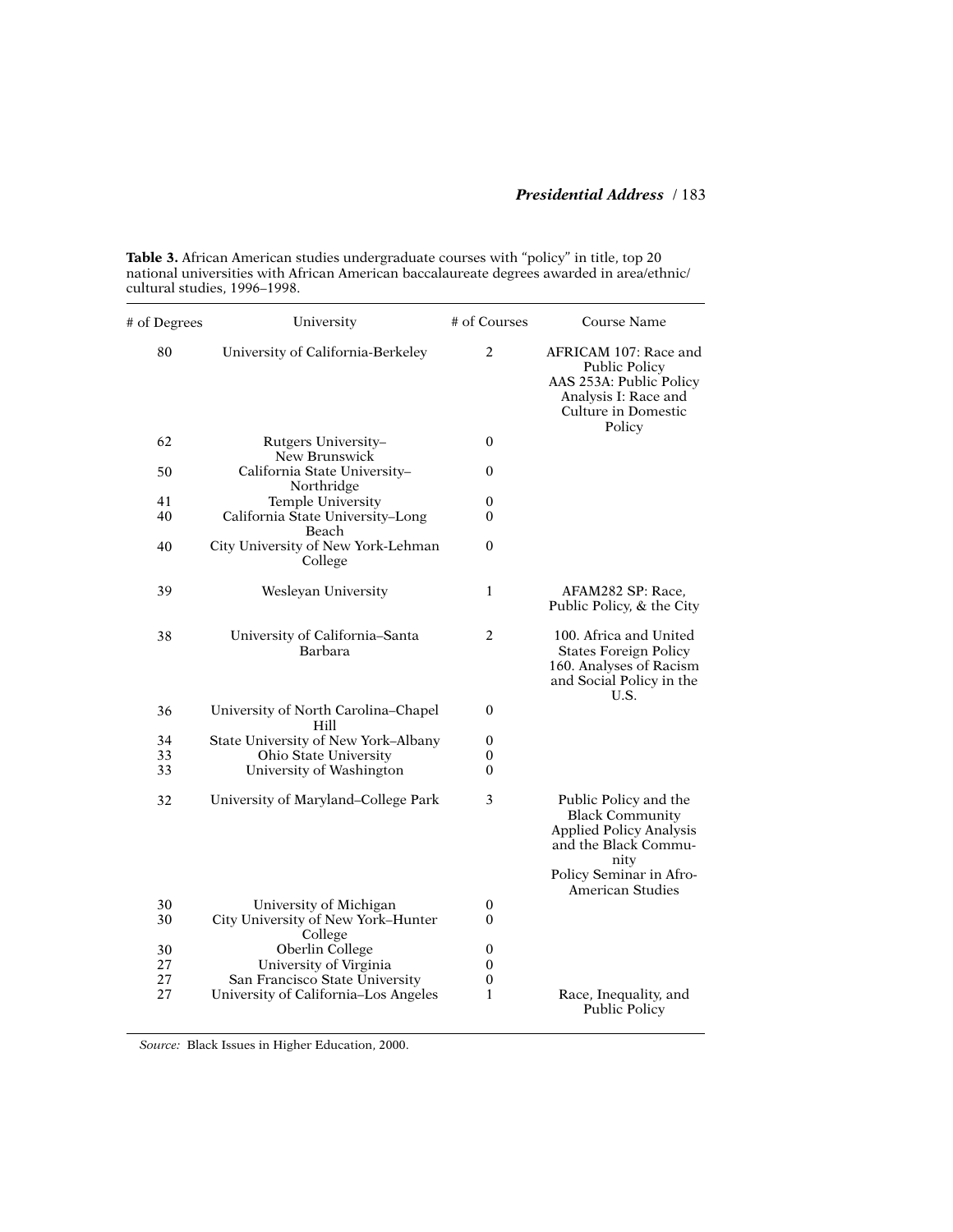| <b>Table 4.</b> <i>JPAM</i> articles with race-related titles. |  |
|----------------------------------------------------------------|--|
|----------------------------------------------------------------|--|

| Title                                                                                                                                                            | Author                                                                  | Citation                 |
|------------------------------------------------------------------------------------------------------------------------------------------------------------------|-------------------------------------------------------------------------|--------------------------|
| Unintended Onus: How FCC<br>Ownership Policy Handicaps Mi-<br>nority Broadcasters                                                                                | Loy A. Singleton                                                        | 1986 JPAM 1(4), 538      |
| Overcoming Ethnic Inequalities:<br>Lessons from Malaysia                                                                                                         | Robert Klitgaard and Ruth<br>Katz                                       | 1987 JPAM 2(3), 333–349  |
| Mexicans or Tomatoes? Immi-<br>gration and Imports                                                                                                               | Gary Thompson, Ricardo<br>Amon and Phillip L. Martin                    | 1989 JPAM 4(4), 602      |
| Growing Inequality in Black<br>Wages in the 1980s and the<br>Emergence of an African-Ameri-<br>can Middle Class                                                  | Bennett Harrison and Lucy<br>Gorham                                     | 1992 JPAM 11(2), 235–253 |
| Labor Market Experiences of<br>Low-Income Black Women in<br>Middle Class Suburbs: Evidence<br>from a Survey of Gauthreaux<br>Program Participants                | Susan J. Popkin, James E.<br>Rosenbaum and Patricia M.<br>Meaden        | 1993 JPAM 12(3), 556-574 |
| "Not Like Us": Removing the<br>Barriers to Recruiting Minority<br>Faculty                                                                                        | Paul Light                                                              | 1994 JPAM 13(1), 164-179 |
| Ghetto Poverty Among Blacks in<br>the 1980's                                                                                                                     | Paul A. Jargowsky                                                       | 1994 JPAM 13(2), 288-310 |
| <b>Black Employment Problems:</b><br>New Evidence, Old Questions                                                                                                 | Harry J. Holzer                                                         | 1994 JPAM 13(4), 699-722 |
| Testing for Environmental Rac-<br>ism: Prejudice, Profits, Political<br>Power?                                                                                   | James T. Hamilton                                                       | 1995 JPAM 14(1), 107-132 |
| Who Benefits from Minority<br>Business Set Asides? The Case of<br>New Jersey                                                                                     | Samuel L. Myers, Jr. and<br>Tsze Chan                                   | 1996 JPAM 15(2), 202–226 |
| Weighing the "Burden of 'Acting<br>White": Are There Race Differ-<br>ences in Attitudes toward Edu-<br>cation                                                    | Philip J. Cook and Jens<br>Ludwig                                       | 1997 JPAM 16(2), 256-278 |
| Race-Based versus Class-Based<br>Affirmative Action in College Ad-<br>missions                                                                                   | Maria Cancian                                                           | 1998 JPAM 17(1), 94-105  |
| Within Cities and Suburbs: Ra-<br>cial Residential Concentration<br>and the Spatial Distribution of<br>Employment Opportunities<br>Across Sub-Metropolitan Areas | Michael A. Stoll, Harry J.<br>Holzer, and Keith R.<br><b>Ihlanfeldt</b> | 2000 JPAM 19(2), 207-231 |
| Are Whites Still Fleeing? Racial<br>Patterns and Enrollment Shifts<br>in Urban Public Schools, 1987-<br>1996                                                     | Charles T. Clotfelter                                                   | 2001 JPAM 20(2), 199-221 |
| Deregulation and the Racial<br><b>Compositon of Airlines</b>                                                                                                     | Jacqueline Agesa                                                        | 2001 JPAM 20(2), 223–237 |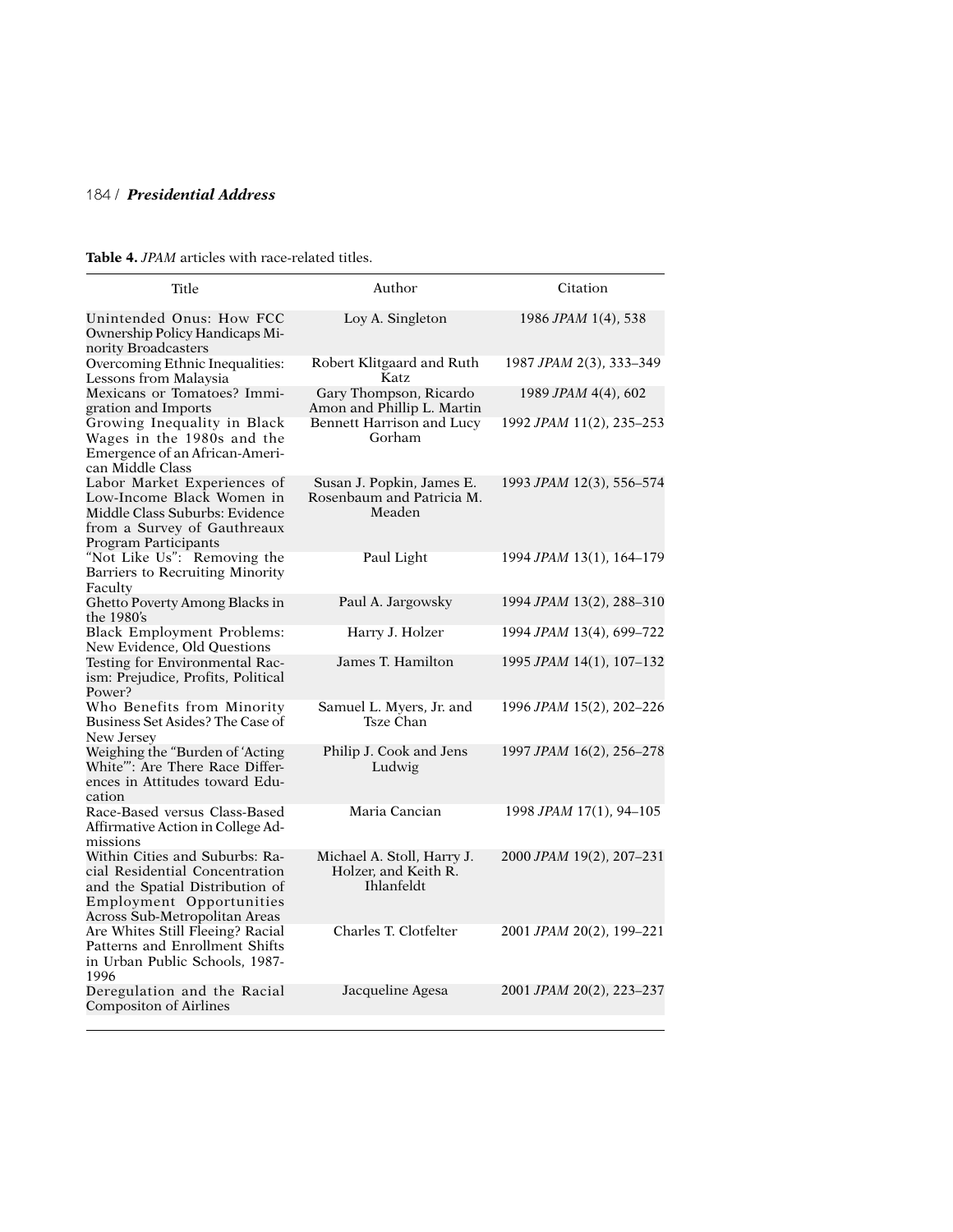*Presidential Address* / 185



**Figure 1.** Share of *JPAM* articles with race-related titles.

conclusion would be much different: there is very little presence of race analysis in the top public affairs schools' curricula. There is little presence of policy analysis in the top ethnic (black) studies programs. And, there is little representation of race analysis in the top journal on public policy analysis.

The dilemma, as I see it, is that policy analysis education, training and scholarship could be enhanced by a more conscious infusion of analysis of race; and that the analysis of race can be improved by a more thorough infusion of policy analysis. As it stands now, however, analysis of race and policy analysis stand at distinctly nonoverlapping corners of the scholarly world. There are many missed opportunities and omissions that may thwart the development of policy analysis as a field.

#### **WHAT CAN BE DONE?**

The organization of policy analysts could take the lead in bringing together ethnic studies and race analysis scholars to transfer knowledge and improve our understanding of each field. This can be accomplished through more targeted efforts to attract researchers from other fields to the APPAM annual research conference and at the same time make our conference inviting and interesting to others outside of policy analysis.

More can be done to create case studies, problem sets and exercises on policy analysis and race. I thank the Curriculum and Case Notes editor for publishing here a case study and exercise on racial profiling that I have found useful in my graduate course on policy analysis (Myers, 2002).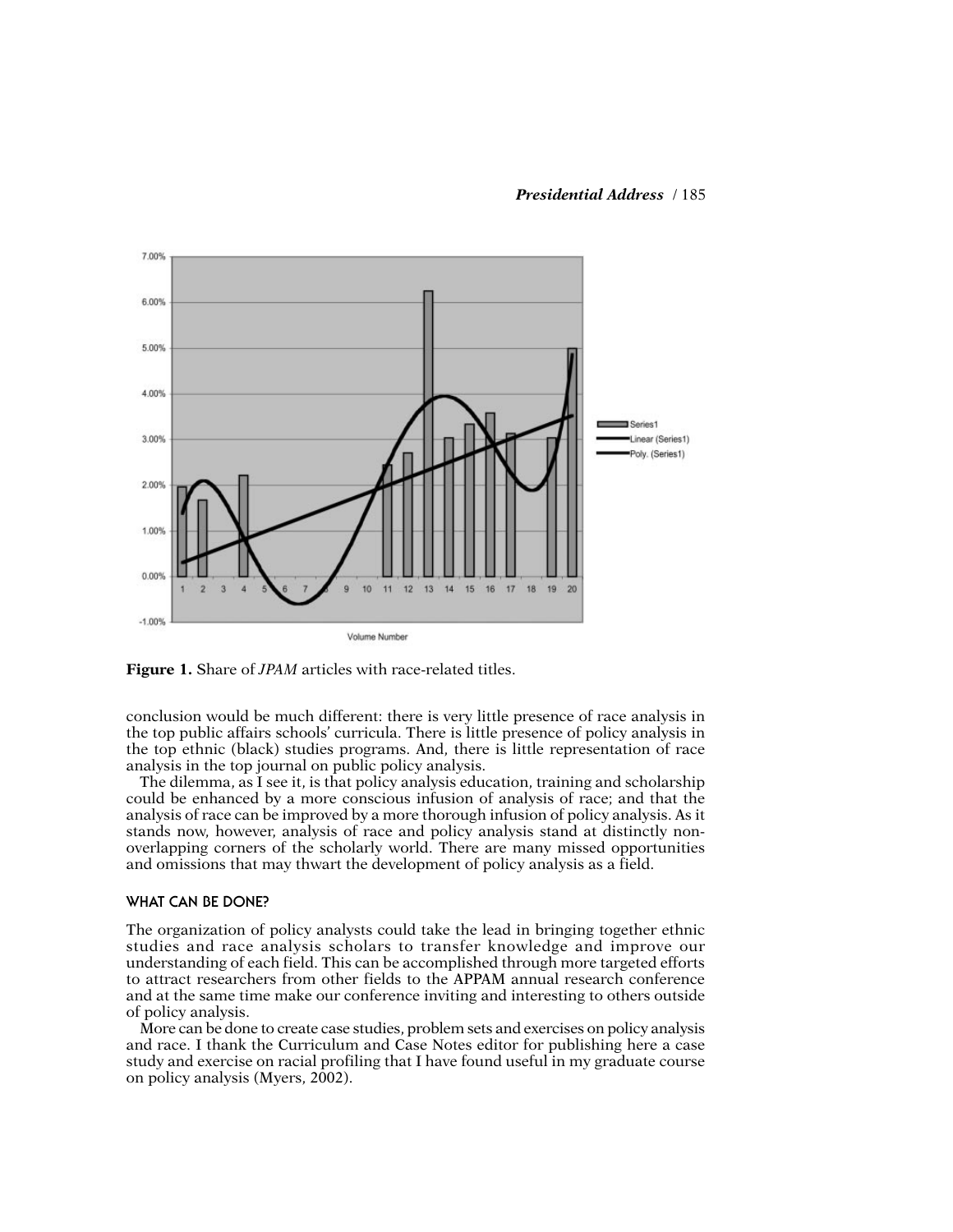We might think more seriously of hosting separate workshops and training sessions on policy research methodologies and their intersection with race analysis. These sessions might be independent of the annual research conference or perhaps held on the morning before the full research meetings.

More effort can be made to involve top-research centers and think tanks that are active in race analysis to participate in the APPAM annual conference and to become institutional members. Organizations that come to mind are the Morehouse Research Institute, the Joint Center for Political and Economic Studies, the National Urban League's research office, as well as the many race relations research centers housed in universities around the nation.

APPAM instructors interested in learning more about race research and race analysis should consider attending the national ethnic studies conventions. These include the National Association of African-American Studies (NAAAS), the National Association of Hispanic and Latino Studies (NAHLS), the National Association of Native American Studies (NANAS); International Association of Asian Studies (IAAS) and numerous other similar organizations.15 Closer to home are the organizations of minority public policy analysts and public administrators.16

Intra-university collaborations might be emphasized. We note that on many of the campuses that house the top public affairs schools there are highly rated ethnic studies programs. Jointly offered courses between public affairs and ethnic studies and even joint faculty appointments would enhance dialogue and interaction between race analysis and policy analysis. Cross-listing and team teaching courses would offer the opportunity for expanding the knowledge base between race analysis and policy analysis.

One can imagine devoting a special edition of the *Journal of Policy Analysis and Management* to race analysis. A recent edition of *The Journal of Public Health* has done just this, to an admirable effect (Mukamel, Murthy, and Weimer, 2000). There might be a special call for papers on race analysis for inclusion in the journal and presentation at the annual research conference. There could be more outreach to race analysis scholars in the allied professions (economics, political science, etc.) who otherwise might not join APPAM. Susan Gooden, from Virginia Polytechnic Institute, has recently organized a caucus of scholars interested in race analysis and policy analysis. This caucus could serve as the catalyst for new efforts to attract race analysis scholars to APPAM.

In many respects these proposed initiatives for bridging the gulf between race and policy analysis are consistent with ongoing efforts to improve the connection between policy analysis and policymaking, the theme for the 23rd annual research conference, and the efforts to improve the connection between users and doers of policy analysis, the theme of the 22nd annual conference. In a way, then, finding the solution to the problem I pose at the outset of this essay may be linked to our search for the organization's mission. In pursuing both endeavors, we will challenge ourselves and challenge the organization. Hopefully we will make many new discoveries as to how we can improve policy analysis and management tools and techniques. It has been an honor to have served as your president.

<sup>15</sup> The National Association of African American Studies (NAAAS) http://www.naaas.org; the National Association of Hispanic and Latino Studies (NAHLS) http://www.naaas.org/nahls.html; the National Association of Native American Studies (NANAS) http://www.naaas.org/nanas.html

<sup>16</sup> National Forum for Blacks Public Administrators (NFBPA) http://www.nfbpa.org and The Conference of Minority Public Administrators (COMPA) http://www.compa.org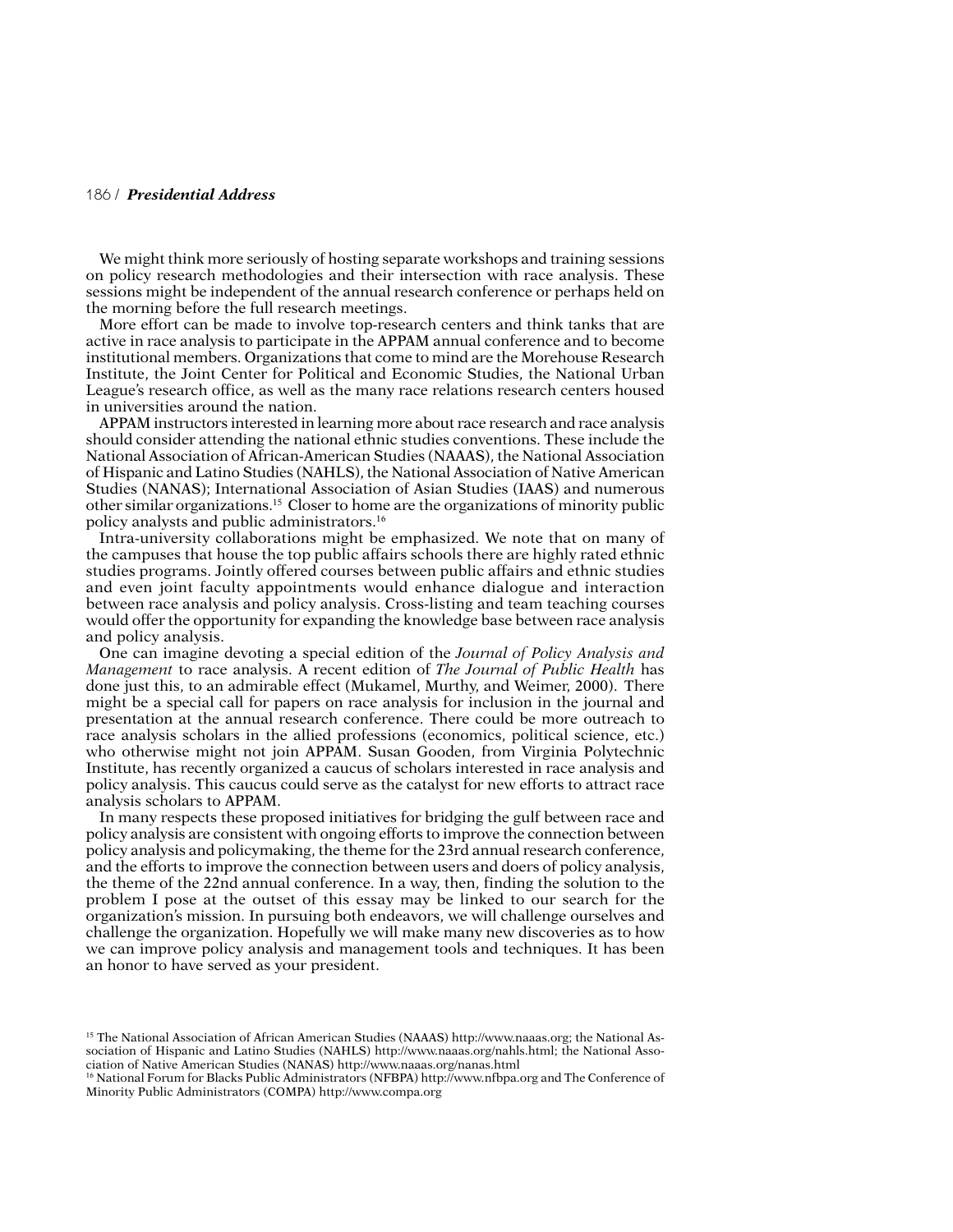This Presidential Address was delivered at the Business Luncheon of the Association for Public Policy Analysis and Management (APPAM), 23rd Annual Research Conference, Washington, DC, November 2, 2001.

I am grateful for the inspiration provided by Ms. Iris Weaver, my 7th grade homeroom teacher at Charles Hamilton Houston Junior High School, Baltimore, Maryland, who encouraged me to become a researcher and analyst. I benefited greatly from the grueling regime of debate and writing demanded of me by my mentor at Morgan State University, the philosopher Richard I. McKinney (1997), author of *Mordecai, the Man and His Message: The Story of Mordecai Wyatt Johnson*. I learned about economics as well as about life from Samuel L. Myers, Sr., a Harvardtrained economist and president emeritus of the National Association for Equal Opportunity in Higher Education. The examples discussed in the text draw heavily upon collaborative research with Sheila D. Ards, my colleague at the University of Minnesota and Vice-President for Community Development at Benedict College, Columbia, South Carolina. Just as important to the intellectual development of the themes in this essay were her dedication and spiritual support. Research assistance for this essay was provided by Mary Lou Middleton, Erin Sugrue, TiShaunda Jamison, Jennifer Redlin, and Andrew Heuer. Judith Leahy and Susan Buechler provided editorial assistance.

*SAMUEL L. MYERS JR. is the Roy Wilkins Professor of Human Relations and Social Justice, Humphrey Institute of Public Affairs at the University of Minnesota.*

#### **REFERENCES**

- Ards, S.D., & Myers, S.L., Jr. (2001a). The color of money: Bad credit, wealth and race. American Behavioral Scientist, 45(2), 223–239.
- Ards, S.D., & Myers, S.L., Jr. (2001b). Credit and knowledge: The African American experience. Presented at the Southern Economic Association meetings in Crystal City, November 11, 2000, and the Eastern Economic Association meetings in New York, February 25, 2001.
- Ards, S.D., Chung, C., & Myers, S.L., Jr. (1998). The effects of sample selection bias on racial differences in child abuse reporting. Child Abuse and Neglect: The International Journal, 22(2), 103–115.
- Ards, S.D., Chung, C., & Myers, S.L., Jr. (1999). Letter to the editor. Child Abuse and Neglect: The International Journal, 23(12), 1211–1215.
- Ards, S.D., Chung, C., & Myers, S.L., Jr. (2001). Letter to the editor: Sample selection bias and racial differences in child abuse reporting: once again. Child Abuse and Neglect: The International Journal, 25(1), 7–12.
- Bane, M.J. (2001). Presidential address—expertise, advocacy and deliberation: Lessons from welfare reform. Journal of Policy Analysis and Management, 20(2), 191–197.
- Bernstein, N., & Newman, A. (2001, November 8). Before child's death, a history of abuse and efforts to help. The New York Times, p. 1.
- Betsey, C., Lindsey-Taliaferro, D., & Amdet. (2001). Freddie Mac's consumer credit survey: Family influences on credit outcomes. Presented at the Southern Economic Association meetings in Crystal City, November 11, 2000, and the Eastern Economic Association meetings in New York, February 25, 2001.
- Black Issues in Higher Education. (2000). Black studies; special section. Black Issues in Higher Educaton, 17(7), 24–31.
- Brandl, J.E. (1988). Presidential address: On politics and policy analysis as the design and assessment of institutions. Journal of Policy Analysis and Management 7(2),419–424.
- Brandl, J.E. (1998). Money and good intentions are not enough or, why a liberal democrat thinks states need both competition and community. Washington, DC: Brookings Institution Press.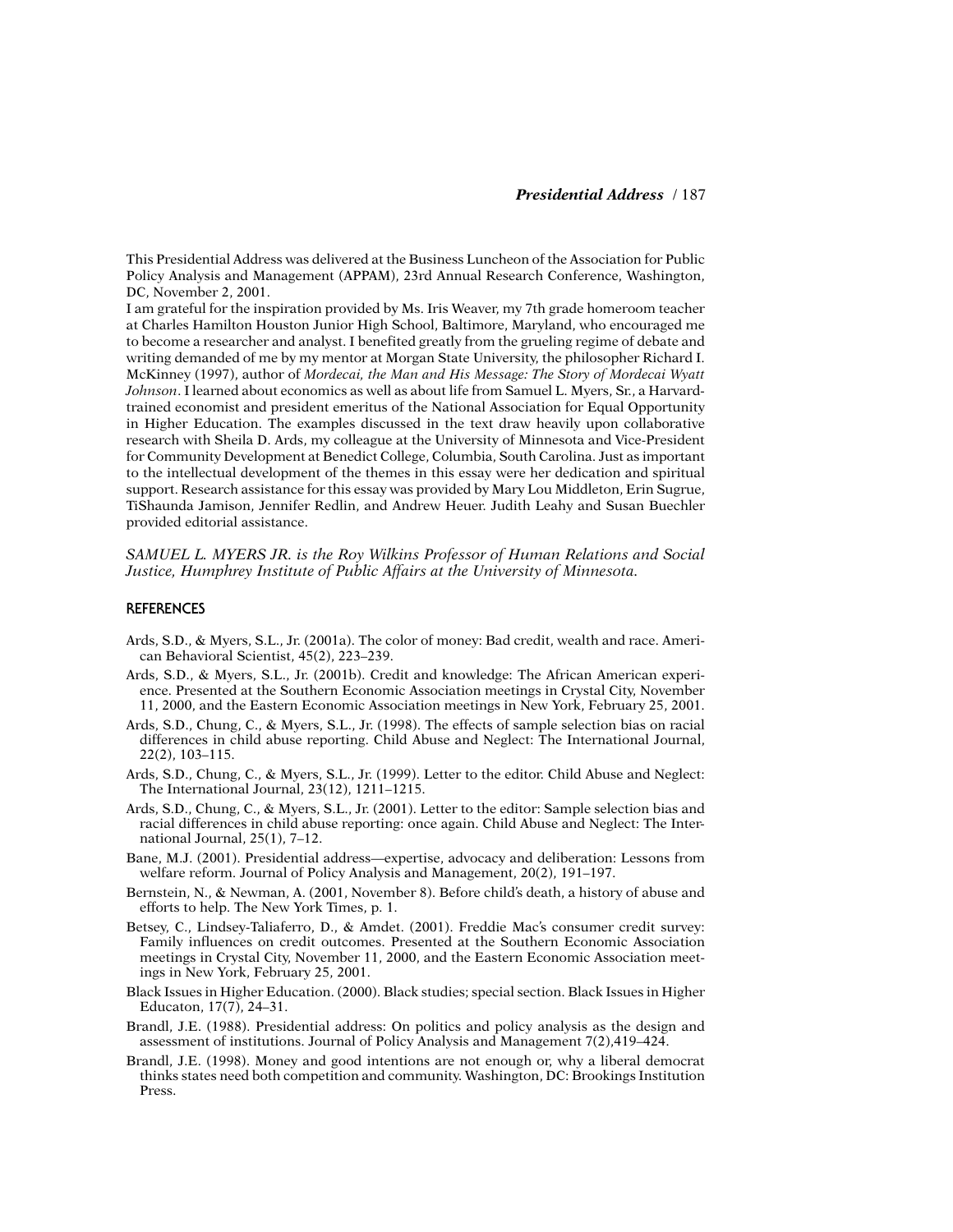- Brewer, G.D., & deLeon, P. (1983). The foundations of policy analysis. Homewood, IL: Dorsey Press.
- Bustillo, M. (2000, April 28). Davis backs bill banning profiling. Los Angeles Times, p.3.
- Darity, W.A. Jr. (1989). What's left of the economic theory of discrimination? In S. Shulman & W.A. Darity, Jr., (Eds.), The question of discrimination: Racial inequality in the U.S. labor market (pp. 335–373). Middletown, CT: Wesleyan University Press.
- Darity, W.A. Jr. (1995). The undesirable, America's underclass in the managerial age: Beyond the Myrdal Theory of Racial Inequality. Daedelus: Journal of the American Academy of Arts and Sciences, 124(1),145–165.
- Darity, W.A. Jr., Guilkey, D., & Winfrey, W. (1995). Ethnicity, race, and earnings. Economic Letters, 47(3–4), 401–408.
- Darity, W.A. Jr., Stewart, J.B., & Mason, P.L. (2000). The economics of identity: The origin and persistence of racial norms. Working paper.
- Darity, W.A. Jr., Hamilton, D., & Dietrich, J. (2001). Passing on blackness: Latinos, race and labor market outcomes. Working paper. University of North Carolina-Chapel Hill.
- Darity, W.A. Jr., & Myers, S.L. Jr. (1995). Family structure and the marginalization of black men: Policy implications. In M.B. Tucker & C. Mitchell-Kernan, (Eds.), The decline in marriage among african americans: Causes, consequences and policy implications (pp. 263– 308). New York: Russell Sage Foundation.
- Darity, W.A. Jr., & Williams, R.M. (1985). Peddlers forever?: Culture, competition, and discrimination. American Economic Review, Papers and Proceedings, 75(2), 256–261.
- Dery, D. (1984). Problem definition in policy analysis. Lawrence, KS: University Press of Kansas.
- Doxsey, P. (2001, August 25). Dutchess strives to avoid racial profiling by police. Daily Freeman.
- Dunn, W.N. (1994). Public policy analysis: An introduction, 2nd edition. Upper Saddle River, NJ: Prentice Hall.
- Eddings, K. (2001, June 29). Racial profiling bill becomes law in Westchester. The Journal News.
- FindLaw Legal News. (2000, September 27). California governor signs bill on racial profiling.
- Friedman, L.S. (1984). Microeconomic policy analysis. New York: McGraw-Hill.
- Geva-May, I. (1997). An operational approach to policy analysis: The craft: Prescription for better analysis. Boston, MA: Kluwer Academic.
- Hawkesworth, M.E. (1988.) Theoretical issues in policy analysis. Albany: State University of New York Press.
- Higgin, M., & Mihalopoulos, D. (2000, January 23). Lawsuits bring profiling into open. Chicago Tribune, p. 6.
- Hogwood, B.W., & Gunn, L.A. (1984). Policy analysis for the real world. Oxford: Oxford University Press.
- Jenkins-Smith, H.C. (1990). Democratic politics and policy analysis. Pacific Grove, CA: Brooks/ Cole Publishing Company.
- Jones, R.L. (2001, July 26). Mayor backs bill to make police report race in frisks. New York Times, p. 2.
- Kennedy, R. (1999, September 13). Suspect policy: Racial profiling usually isn't racist; it can help stop crime; and it should be abolished. The New Republic.
- Ladd, H.F. (1998). Evidence on discrimination in mortgage lending. Journal of Economic Perspectives, 12(2), 41–62.
- Lamberth, J. (1996). Report of John Lamberth, Ph.D. In the Courts, ACLU Freedom Network. http://www.aclu.org/court/Lamberth.html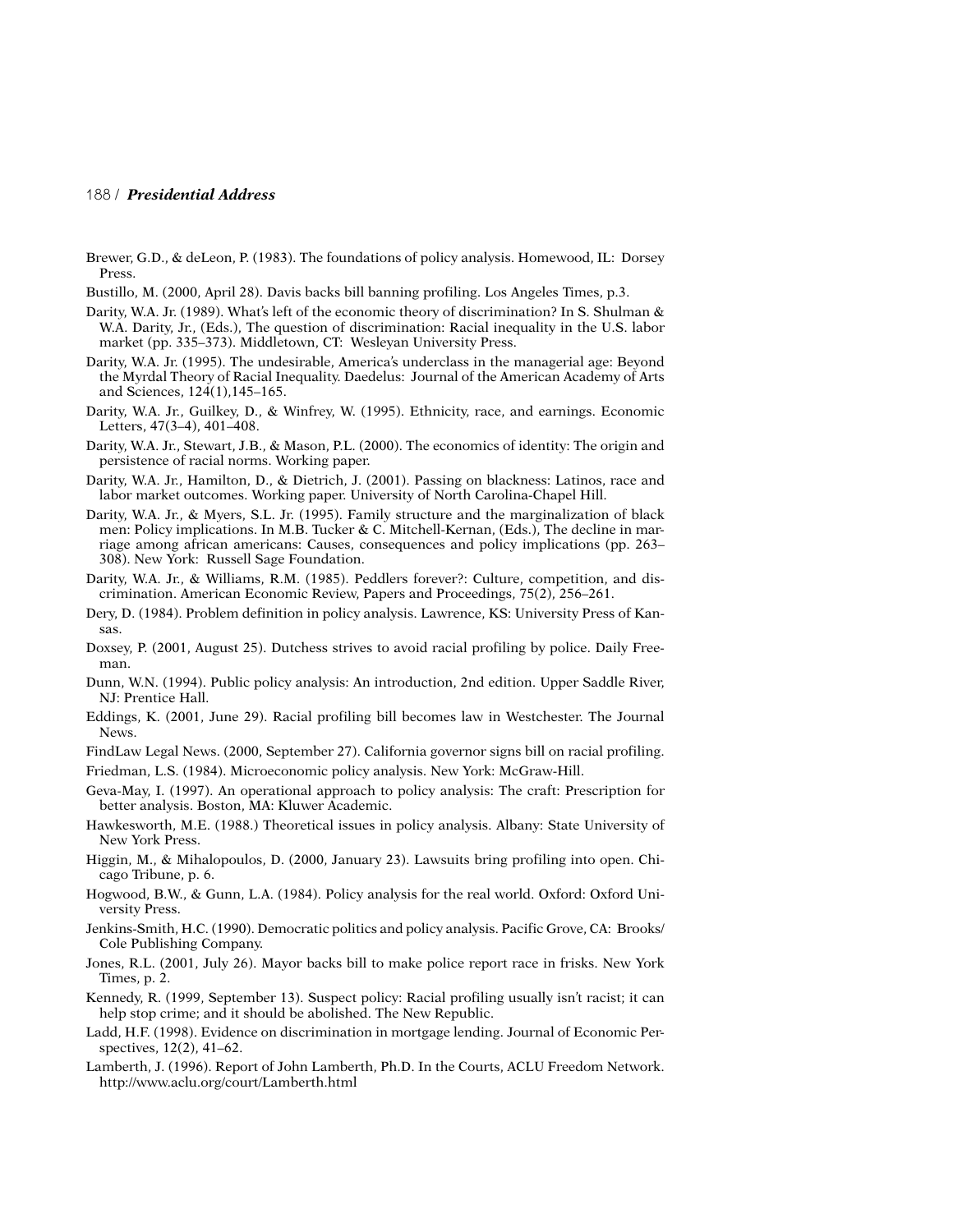- Mason, P.L. (1995). Race, competition and differential wages. Cambridge Journal of Economics, 19(4), 545–567.
- Mason, P.L. (1997). Race, culture, and skill: Interracial wage differences among african americans, latinos and whites. Review of Black Political Economy, 25(3), 5–39.
- Mason, P.L. (1999). Male interracial wage differentials: Competing explanations. Cambridge Journal of Economics, 23(3), 261–299.
- Mason, P.L. (2001). Annual income and identity formation among persons of Mexican descent. American Economic Review, Papers and Proceedings, 91(2), 178–183.
- Mason, P.L., & Martinez, P.R. (1998). Is race endogenous? Some preliminary evidence on Latinos. Unpublished paper. University of Notre Dame. http://www.nd.edu/~pmason/papers/ MasnMart.pdf
- McKinney, R.I. (1997). Mordecai, the man and his message: The story of Mordecai Wyatt Johnson. Washington, DC: Howard University Press.
- Morton, T. (1999). Letter to the editor. Child Abuse and Neglect: The International Journal, 23(12), 1209.
- Mukamel, D.B., Murthy, A.S., & Weimer, D.L. (2000). Racial differences in access to highquality cardiac surgeons. American Journal of Public Health, 90(11), 1774–1777.
- Munnell, A.H., Browne, L.E., McEnaney, J., & Tootell, G.M.B. (1992). Mortgage lending in Boston: Interpreting HMDA Data, working paper. Boston: Federal Reserve Bank of Boston.
- Myers, S.L. Jr. (1985). Statistical test of discrimination in punishment. Journal of Quantitative Criminology, 1(2), 191–218.
- Myers, S.L. Jr. (1993). Measuring and detecting discrimination in the post-civil rights era. In J.H. Stanfield II & R.M. Dennis, (Eds.), Race and ethnicity in research methods, Sage Focus Editions, vol. 157 (pp. 172–197). Newbury Park, CA: Sage Publications.
- Myers, S.L., Jr. (2002). Government-sponsored enterprise secondary market decisions: effects on racial disparities in home mortgage loan rejection rates. Cityscape: A Journal of Policy Development and Research, 6(1).
- Myers, S.L. Jr., & Chan, T. (1996). Who benefits from minority-business set-asides? The case of New Jersey. Journal of Policy Analysis and Management, 15(2), 202–226.
- Myers, S.L. Jr., & Chung, C. (1996). Racial differences in home ownership and home equity among pre-retirement-aged households. (Symposia Series: Minority Perspectives from Health and Retirement Study). The Gerontologist, 36(3), 350–360.
- Myers, S.L. Jr., Chung, C., & Saunders, L. (2001). Racial differences in transportation access to employment in Chicago and Los Angeles, 1980 and 1990. American Economic Review, Papers and Proceedings, 91(2), 169–174.
- Myers, S.L., Jr., & Sabol, W.J. (1987). Business cycles and racial disparity in punishment. Contemporary Policy Issues, 5(4), 46-58.
- Myers, S.L. Jr., & Saunders, L. (1996). The effect of commute time on racial earnings' inequality. Applied Economics, 28, 1339–1343.
- Nagel, S.S. (1984). Contemporary public policy analysis. University, AL: University of Alabama Press.
- Nando Times. (2000, February 11). ACLU vs LAPD in racial profiling suit.
- Nelson, B.J. (1999). Diversity and public problem solving ideas and practice in policy education. Journal of Policy Analysis and Management, 18(1), 134–155.
- Nelson, R. (1977). The moon and the ghetto: An essay on public policy analysis. New York: Norton.
- Patton, C.V., & Sawicki, D.S. (1986). Basic methods of policy analysis and planning. Englewood Cliffs, NJ: Prentice-Hall.
- Poughkeepsie Journal. (2001, October 12). Racial profiling proposal approved, p. B2.